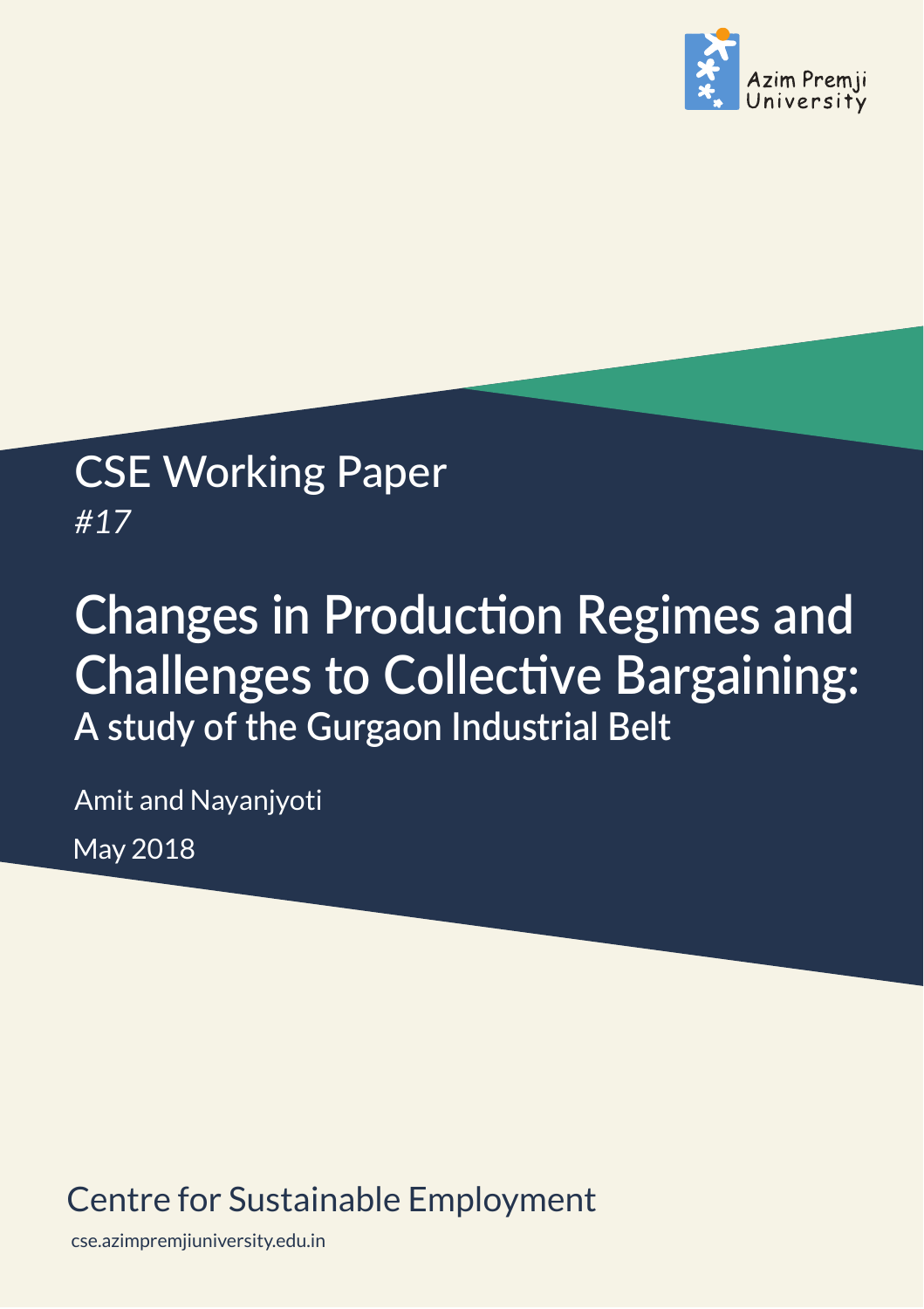# **Changes in production and labour regimes and challenges before collective bargaining: A study with focus on the Gurgaon-Neemrana industrial belt in the DMIC1**

### **Amit2 and Nayanjyoti3**

This study focuses on the Gurgaon-Manesar-Dharuhera-Bawal-Tapukara-Neemrana industrial belt in Haryana and Rajasthan, which is an important 'node' or part of Delhi-Mumbai Industrial Corridor (DMIC) and a major destination of capital in the last few decades. The study is based on primary survey work of qualitative nature of over 6 months from September 2017 to March 2018. Primary respondents are workers of different segments, plant-level Trade Union leaders and Trade Union activists of the belt, with some inputs from secondary literature, workers magazine and data published by the companies and the government.

The attempt to integrate Indian economy with global production networks (GPNs) in the postliberalization period seems partially successful here in this belt, particularly in capital and technologyintensive automobile sector, labour-intensive garment sector and service sector like IT/ITES. But along with industrial growth, this development story has its own underbelly – labour – with crises of jobs, poor working conditions, informalization of regular work, capital-labour conflicts (sometimes of irreconcilable nature) and dismantling of collective bargaining mechanism, pro-capital mediating institutions and labour law enforcement processes. For our study, our main focus has been the auto-belt, which incidentally has also been a prominent centre of most militant labour unrests of our country in last two decades. This study looks into the *transformation of production and labour regime and the consequent challenges before the collective bargaining mechanism* and institutions to explain the worsening employment conditions despite growth, and the root of industrial conflicts.

The automobile clusters in Gurgaon-Manesar and Dharuhera-Bawal in Haryana and across the state border into Neemrana in Rajasthan form a contiguous expanding zone of an industrial belt which houses one of the major auto clusters in India. Some parts of the industrial belt are over three decades old, while some are three years old. Its history is rooted in the process of liberalization of the Indian economy from the 1980s. From the beginning of the 1980s, significant restructuring in the Indian automobile industry in collaboration with Japanese MNCs took place. In 1983, Maruti Udyog Limited (MUL), a joint venture of the Government of India and Suzuki Motor Corporation, established its plant in Gurgaon and launched the model Maruti 800 which soon captured a large share of the 4-wheeler segment of the market. To promote indigenization, it had to adopt Phased Manufacturing Program (PMP), following government policy, which required 92% localization of components within 5 years from the start of production. MUL, to reduce its vulnerability of production, attempted to develop a strong base of supplier companies and encouraged its local vendors to adopt flexible practices or advanced technology (Bhargava, 2010). This facilitated the process of establishment of strong supply base of auto components in Gurgaon-Manesar-Dharuhera industrial belt which later extended to Bawal industrial area.

Hero Honda, established in 1984 as a joint venture between Hero group and the Japanese Honda company in Dharuhera, launched the four-stroke engine motorcycle in 1985, and it gradually became the market leader. It helped the development of auto cluster in Dharuhera. In 1994, the government de-licensed car production. Following on the heels of Maruti, other global players entered the industrial belt. In 1997, a new government policy allowed the companies to localize 50% of production within 3 years and after that

1 Study prepared for report on State of Working India 2018.

2 Independent researcher/trade union activist based in Gurgaon

3 PhD research scholar in Social Anthropology Department, Delhi University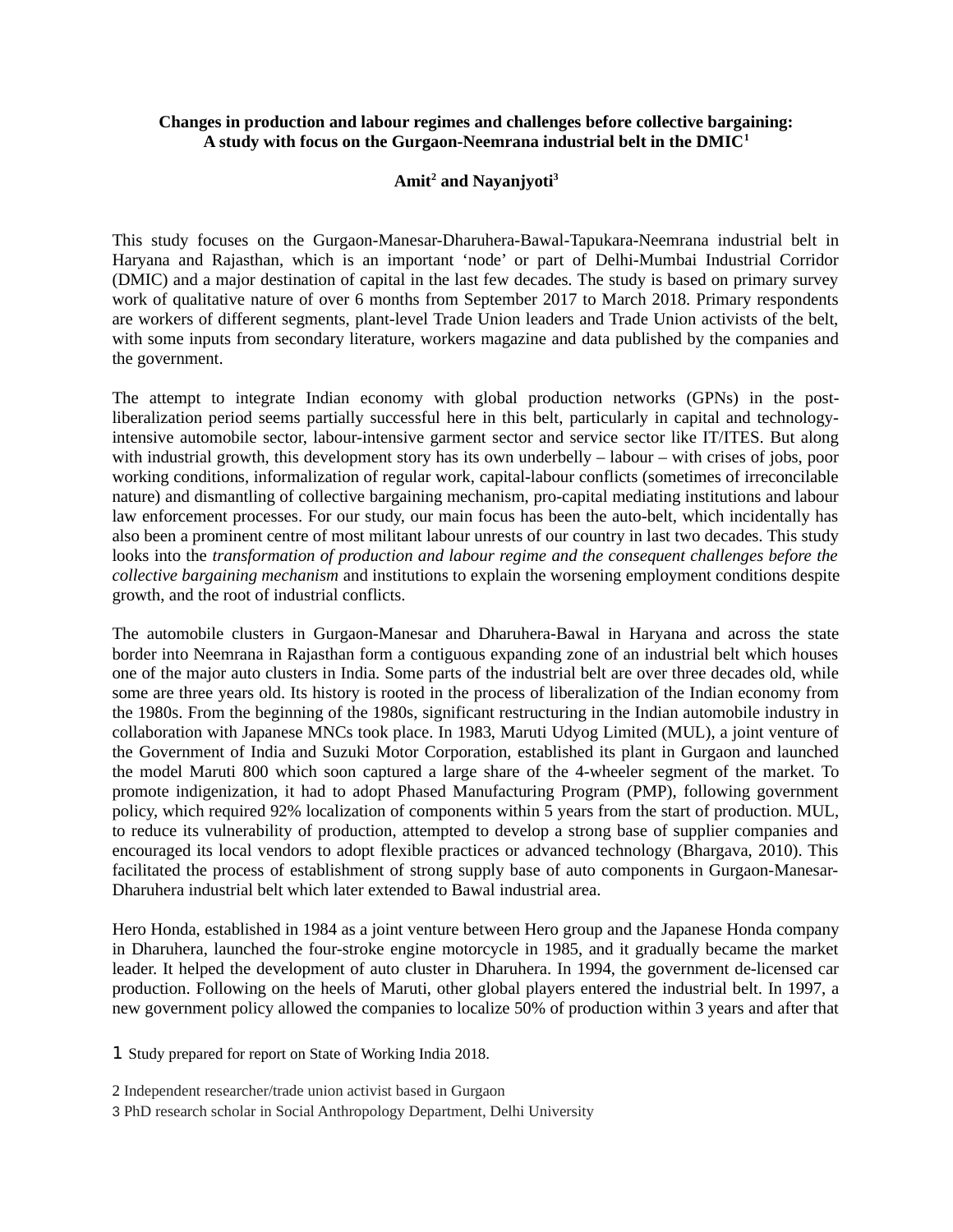70% of production within 7 years, thus further liberalizing the market. In 2000, Honda set up its plant in Manesar. Apart from cars, companies were permitted to export components and ancillaries, and as a policy it further promoted the integration of Indian automobile sector to global production networks of the industry. In last one decade, the auto belt has expanded to Tapukara-Khuskhera-Neemrana belt of Alwar district of Rajasthan. All these contributed to a strong regional network of auto assemblers and vendor companies, well connected to global production networks and practices.

In this auto cluster, there is complex web of interactions of lead firms and different tiers of suppliers. In the Auto belt, there is a seemingly vertical structure of production networks, where OEMs (Original Equipment Manufacturers) form 'node' or 'hub'. OEMs are assembler plants and no production of components take place in those plants (unlike Hindustan Motors, the manufacturer of iconic ambassador car, which, under a Fordist model of production, had Foundry and Forging shops and used to produce 1800 components of Ambassador under one shade and used to assemble them). Under 'just-in-time' or 'lean' production model, where there is hardly any inventory in the assembler plants, the  $1<sup>st</sup>$  tier supplier companies supply components continuously in batches. For example,  $1<sup>st</sup>$  tier vendor companies like Apollo, MRF, Bridgestone, Ceat, JK Tyre etc supply tyres to Maruti Manesar car plant many times a day. For each component, seats come in each 30 minutes in batches, whereas some components like fastner comes once in 4-5 days. Some components come from Japan too (like some bots for seat and steering, ECU for engine sub-assembly etc). the OEMs have multiple source, i.e.  $1<sup>st</sup>$  tier supplier companies for each component to reduce uncertainly and promote cost-cutting.  $2<sup>nd</sup>$  tier suppliers are those which supply components to 1<sup>st</sup> tier suppliers. For example, IJL supplies automotive lighting systems to Maruti Suzuki as  $1<sup>st</sup>$  tier supplier. But it has around 500 vendor companies, which are  $2<sup>nd</sup>$  tier suppliers, to supply wires, bulbs, plastic body parts, screws, paints, more than 150 types of chemicals to IJL. NSK Rane supplies steering parts to Maruti Suzuki. But for steering assembly, Mitshubishi supplies motors, Kaparo suppliers column components to NSK Rane as  $2<sup>nd</sup>$  tier suppliers.  $3<sup>rd</sup>$  tier suppliers supply components for auto parts production in  $2<sup>nd</sup>$  tier plants. Thus, the production network has deep backward linkages, extending to informalized production in small workshops and home-based production.

- OEMs in the belt: Maruti Suzuki (Gurgaon , Manesar), Honda 2-wheeler (Manesar, Tapukara), Hero MotoCorp (Gurgaon, Dharuhera, Neemrana)
- Supply Chain : Global players (Bosch, Denso, FCC, Delphi, Continental etc), Joint ventures of Indian and foreign (mostly Japanese) companies (Krishna Maruti, IJL, Munjal Kiriu, etc), Indian Groups (Rico Auto, Amtek Auto, Minda Group, Omax Auto, SPM, Autofit etc),  $2^{nd}$  and  $3^{rd}$  tier MSMEs, informal workshops.

To be more precise, the polarization or power relations do not seem to exactly reflect the rigid vertical order of OEMs (Original Equipment Manufacturers),  $1^{st}$  tier suppliers,  $2^{nd}$  tier suppliers and  $3^{rd}$  tier suppliers. A kind of de-verticalization seems to be relevant where a single firm can supply parts to OEMs or to component assemblers. A different kind of polarity seems to be growing. On the one side there are OEMs like Maruti Suzuki, Honda, Hero Honda etc and global component suppliers like Delphi, Denso, Bosch, Pricol etc. having relational linkages with the lead firms. The labour process, work organization or technology of these firms has broad similarity and they have in-house R&D. They are the main players in the production network and benefit from increasing integration with global market. In the middle there are large enterprises that operate as  $1^{st}$  or  $2^{nd}$  tier vendors. They benefit from domestic growth of automobile industry and are important players in regional production network. Increasing global competition creates a further polarization in this segment. At the bottom there are large numbers of tiny, small and medium enterprises that have no idea of 'lean production' or 'technological upgrading' and face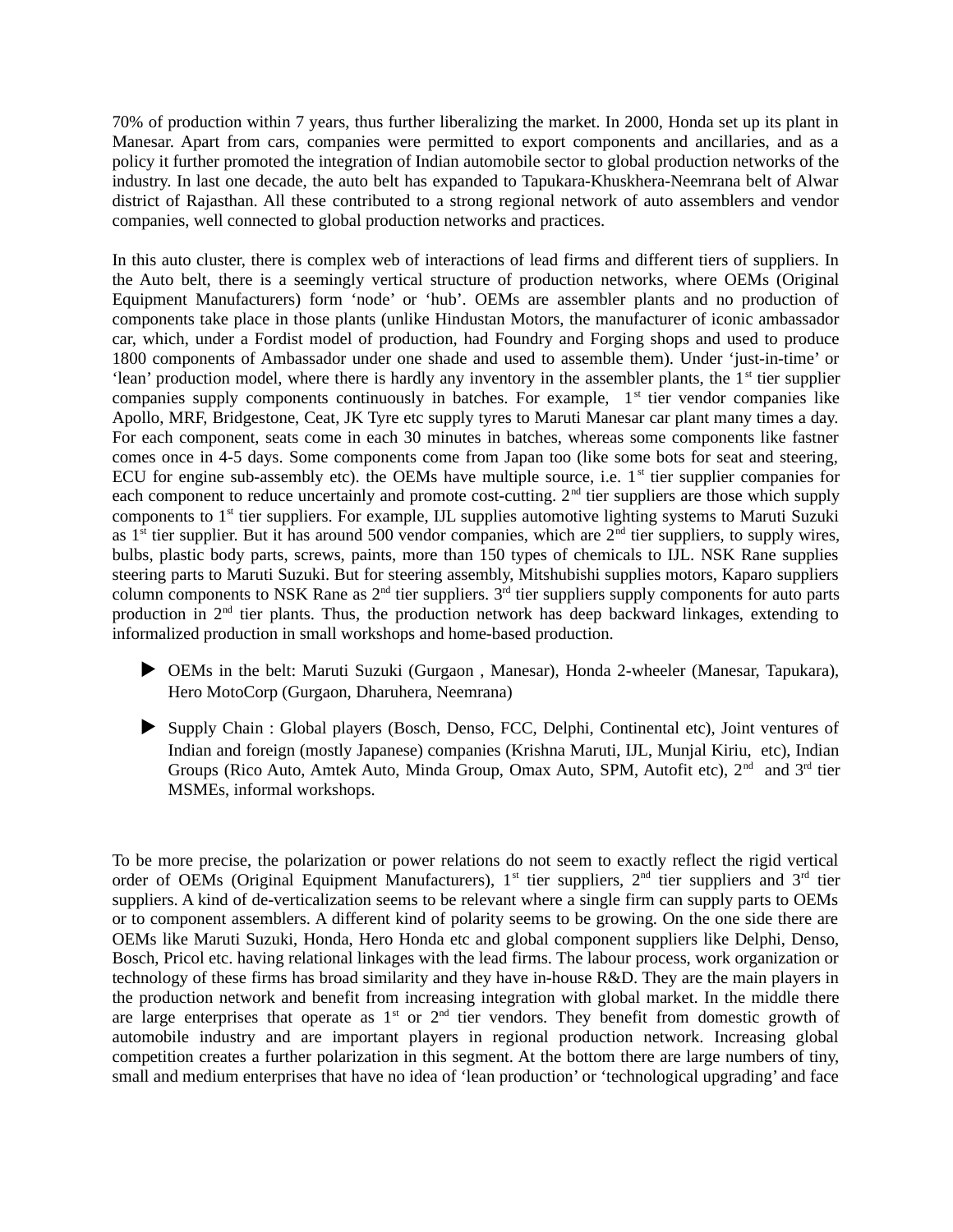immense struggle to survive. And the production network at its downstream extends to the informality of slum production.

The industrial belt has been a place of many militant workers struggle and with a legacy of a strong trade union movement. But in last few years an ongoing structural transformation in the production and labour regimes has posed serious challenge before the trade union struggle and the process of collective bargaining. Before we focus on the factors underlying the changes, let us have a brief overview of the history of workers struggle in this belt.

**1988-2005:** In this period, the struggles were few, mainly plant based and local, because of limited expansion of the industrial belt. The earlier unions of this belt were of Hero Honda Dharuhera plant (after workers struggle in 1988) and Maruti Gurgaon plant. The end of 1990s saw a few militant workers struggles in Dharuhera (police firing on Pashupati Sewang struggle, formation of Rico union in Dharuhera). In 1999-2000 Maruti workers union in Gurgaon plant had a major conflict with the management that led to a strike of 3 months, defeat of the struggle, termination of 24 worker leaders, collapse of union, contractualization of workforce and VRS of a section of permanent workers. It created an atmosphere of pessimism for next half a decade, which was finally broken by the Honda workers successful struggle in Manesar in 2005.

**2005-2009:** In this period, the struggle for union formation, inspired by Honda workers struggle, spread in various plants in Gurgaon-Manesar-Dharuhera. Almost 35-40 unions were formed in this period in the auto belt. AITUC took a lead role, followed by HMS, in forming new unions. The permanent workers of newly formed unions through their settlements with the management could improve their salary, facilities and working condition. That helped the establishment of a plant-level collective bargaining mechanism and raised the general wage structure, Honda union being the leader. This phase culminated in the eventful struggle of Rico Gurgaon workers. Rico workers (and Sunbeam workers) were on strike for 44 days when management-hired goons ('bouncers') opened fire at the factory gate and killed a worker, Ajit Yadav. This triggered massive anger in the entire belt. Thousands of workers took out rallies that culminated at the Rico factory gate. More than one lakh workers struck work for one day. But the plant level leadership could not withstand the pressure from the management and the administration and resigned. The defeat of Rico struggle, despite such workers support, created frustration that continued till the struggle of Maruti workers in Manesar in 2011.

**2011-2015:** This period, the most eventful one in this industrial belt, started with the Maruti workers struggle for an independent union in the Manesar plant. That led to three consecutive strikes in 2011. **The militant struggle of workers created new forms, like factory occupation by workers, solidarity strikes, unprecedented unity of permanent and contract workers, ground level self-organization of plant level workers dissociating from Central trade union dictates, and an emergence of insipient form of 'working class power' expressed on the shop floor and in the area and a kind of capitallabour conflict that went beyond the legal framework of trade union settlements.** Maruti workers success in forming their union in 2012 created aspirations but this was short lived. The incident of 18 July 2012, the clash and subsequent police repression stalled the workers movement in this belt for the next one year. But from the end of 2013, a new series of workers struggle in different plants (Autofit, Nerolac, Munjal Kiriu, Baxter etc) in Manesar-Dharuhera and particularly Bawal region marked a new phase of successful union formation and settlements, reinstating collective bargaining mechanism and an area-wise struggle and solidarity of workers.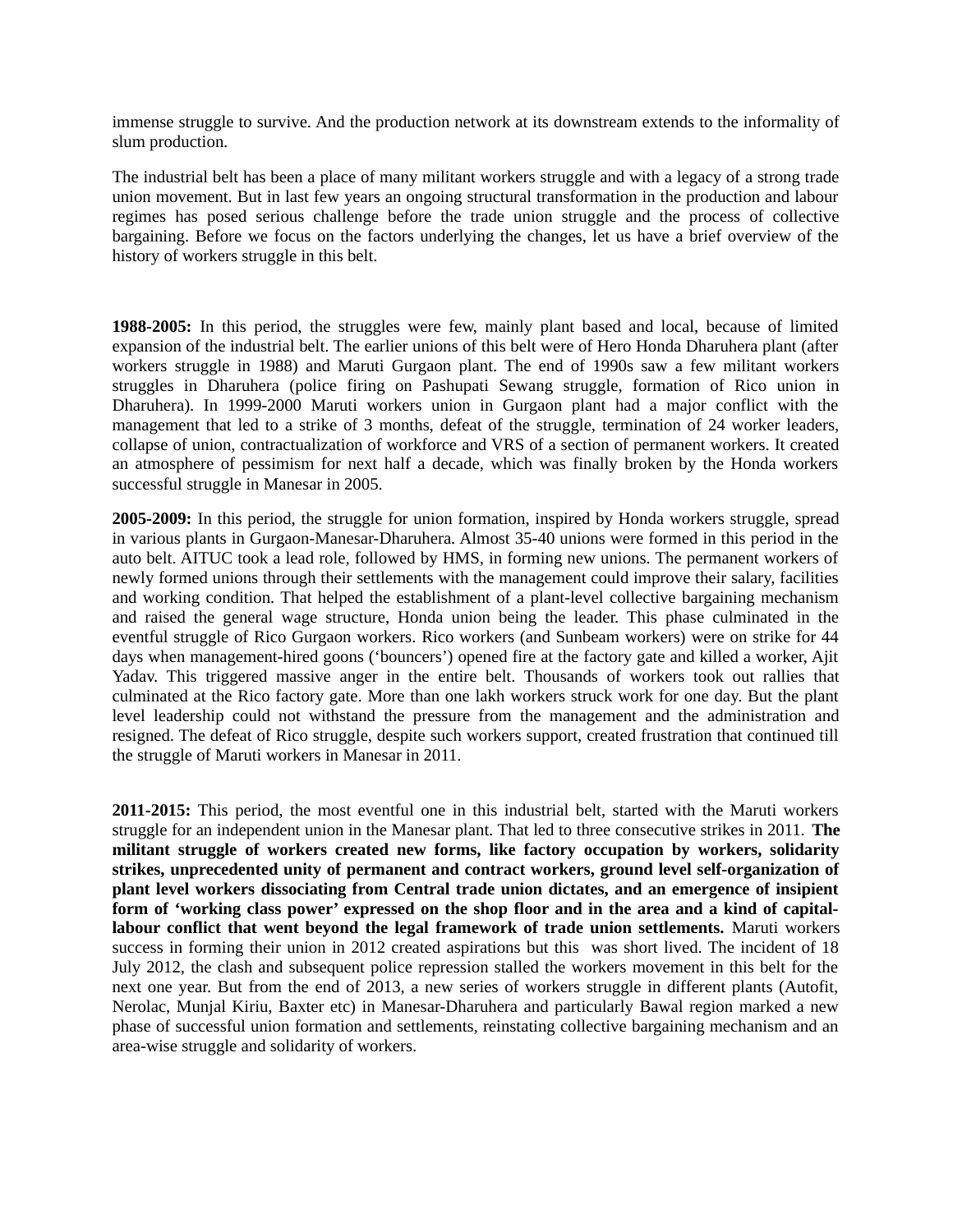**2015-2018:** This period marks a setback in workers struggle, triggered by the changed attitude of the capitalist class, the government and the administration towards workers unionsand workers struggles, and a set of significant changes in the production and labour regime, and the changes in institutional framework that made the terrain of trade union bargaining and struggle more difficult. This phase is marked by some militant and resilient struggles for union formation ending in defeat after heavy repression by police and non-negotiable attitude by companies and institutions towards struggling workers (Shriram Piston workers struggle in Bhiwadi, Honda workers struggle in Tapukara, Aisin workers struggle in Rohtak, Minda workers in Bawal etc). This phase is also marked by the attempt to crush established unions in several factories by repression or by shifting of production (Ahresty in Bawal, Omax-Automax-Rico in Dharuhera etc).

Our focus is particularly in the last period. **Here we are interested in exploring the challenges before collective bargaining mechanism due to structural changes in production and labour process and changes at the level of policy and institutions.** We propose few major tendencies behind it:

- $\triangleright$  The increased mobility of capital and setting up multiple units of the same company in the industrial belt and the easy shifting of production from older to newer units (with more flexible labour regimes), and even closure of old units, have reduced workers control over production, effectiveness of strikes and bargaining capacity of unions in the older units. It has reduced associational bargaining power of workers.
- $\triangleright$  New technology has made workers more disposable and has given management more control over production. Mechanization and Automation has made skill and experience increasingly redundant and has threatened job insecurity to workers. Intensification of work demands young docile workforce instead of older experienced people. Continuous industrial restructuring has reduced structural bargaining power of workers.
- $\triangleright$  Crisis of agriculture, jobless growth and India's demographic dividend has created a large pool of unemployed youth waiting outside the factory gate, and ready to work even under worsening working conditions.
- $\triangleright$  Infomalization of work in formal sector like automobile has shifted the burden of production from permanent to various categories of temporary workers. Permanent workers have become a small minority of workforce. Their union thus has less control over production. **The new categories of workers like Diploma trainee, Student trainee, Diploma Apprentices are not even recognized as 'workers' and thus have minimal connection with the union process.**
- The increasing connectivity inside production process under 'just-in-time' and 'lean' production and the competitiveness of auto sector cannot tolerate any form of workers subjectivity that influences the production process and creates uncertainty. It has resulted in projecting union process and 'collective bargaining' of workers as 'act of indiscipline'. Thus the 'labour dispute' is now seen as 'law and order' problem. It has led to criminalization of labour struggles and repression in place of mechanisms of reconciliation and mediation.
- $\triangleright$  The coming in power of BJP government in Haryana, Rajasthan and in the centre after 2014 and its pro-corporate policies have had its impacts. The gradual dismantling of labour protections, pro-corporate changes in labour law and weakening of institutions (labour department, labour court, tribunal etc) has led to weakening of framework of collective bargaining.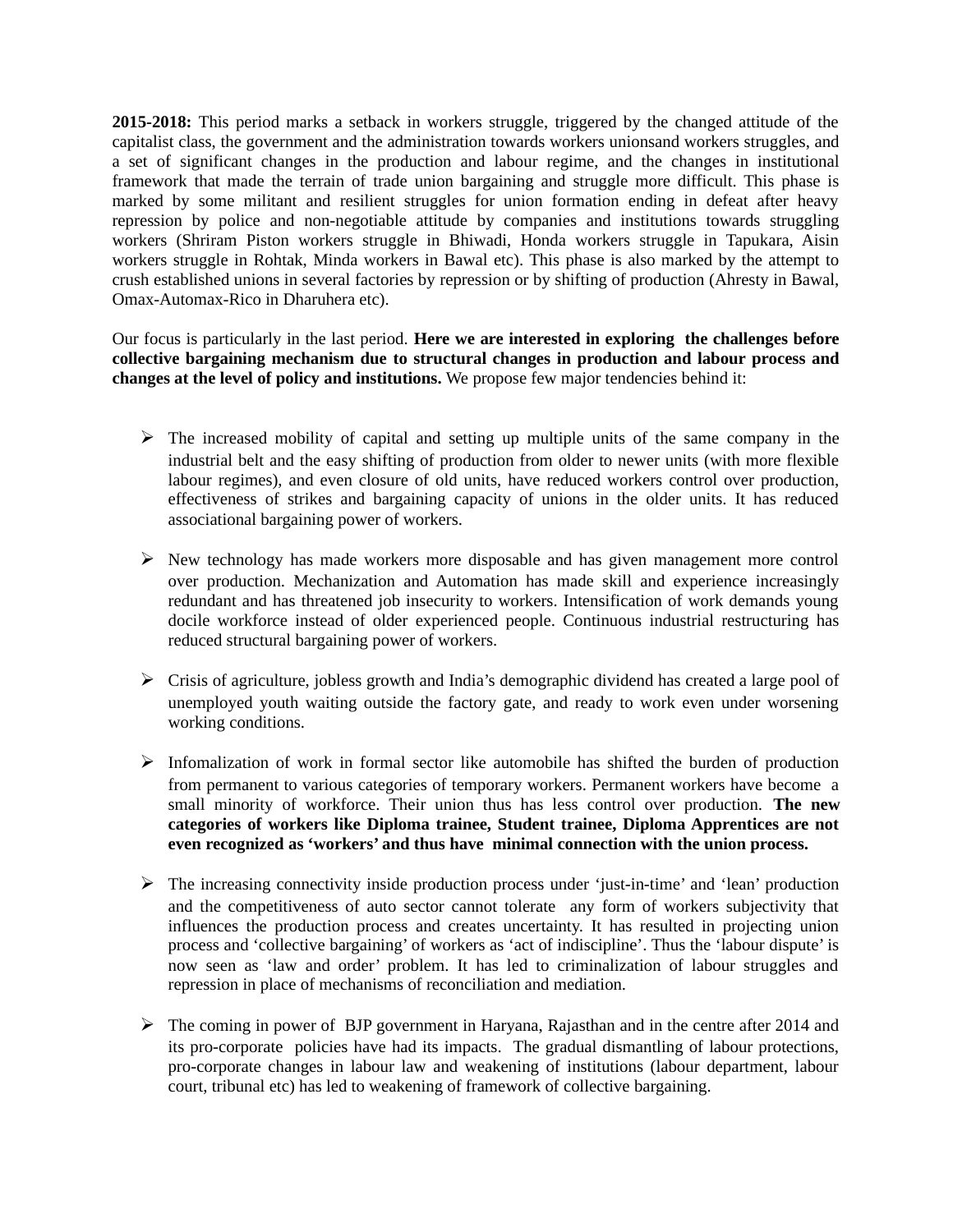# **1. The changes in production regime**

# *1.1 Changes in labour process, new technology and increasing disposability of workers*

To undermine the collective assertion of labour, capital has shown different strategies. One way is to crush the workers' movement and damage the confidence of workers and then go for the necessary restructuring of work, technology and production process without any significant resistance so that the previous objectivity of workers struggle gets changed and undermined. After the 3-month long workers' strike of 2000, Maruti Suzuki management could crush the resistance and terminate the main leadership. They, then introduced a VRS scheme to reduce the workforce, increased the number of contract workers to undermine the strength of permanent workers, restructured production where contract workers would run the main work, and co-opted a section of workers and formed a separate union. But often capital is forced to make a compromise with labour to avoid larger damage. Thus the struggles of Hero Honda workers in late 1980, Honda workers in 2005 or Maruti Suzuki workers in Manesar in 2011-12 could achieve their right to form union. Then capital has to accept some concession for labour. But, in gradual course, in Hero Honda, and partially in Honda, management was successful to contain the union representing the interest of only permanent workers who gain from increased productivity, whereas the main burden of production was on contract workers.

In this section we study the production and labour process of two most advanced and leading auto assembly plants of Maruti Suzuki, Manesar and Honda, Tapukara, which were also centre of two most militant plant-based workers struggles in past one decade.

- . The intensification of work, the worsening working condition, excessive control of management over labour processes and dehumanization in terms of being an appendage to machines triggered unrest among workers and 'union formation' was not the end but the means to alter this working condition. Shared experience of labour process brought together permanent and contract workers in their struggles. Thus the root of struggle was contestation over the conditions of work on shop floor. With their union, they could bargain better for that.
- The workers were aware of their capacity to affect the production at the nodes and thus the capacity to disrupt the entire supply chain production. This gave them a 'structural power' because of their locational advantage.
- . The workers were also aware of the fact that the company earned huge profit because of the hard labour of the workers, but their share of that was absimal. Without union, it was hard to bargain for their share.

This dynamic contradiction of labour-capital determined much of the changes in production and labour regime, and the fate of collective bargaining.

#### CASE 1: Maruti Suzuki Manesar plant:

Maruti Manesar has three plants – A, B, C. During the strike of June, 2011, there was only A plant. B plant started in August 2011, and the C plant started in end-2012. The production has tripled since then. In each plant in each shift 480 cars are produced. In last two and a half years, a flexi-line, which is operated manually, has been installed in plant A in 2015 with a capacity to produce 250 cars/shift for emergency purposes. Among a total workforce of 7000, only 1700 are permanent workers. All others are hired as temporary workers (TW), contract workers, apprentices, student trainees who work along with permanent workers in the same nature of production work in press shop, weld shop, paint shop, bumper shop, injection moulding and assembly lines. A new worker needs 7 days training after joining regarding basic production processes, safety, 5S etc, then is sent to the line where some permanent worker or old TW takes the charge of 21-days line training, while giving production.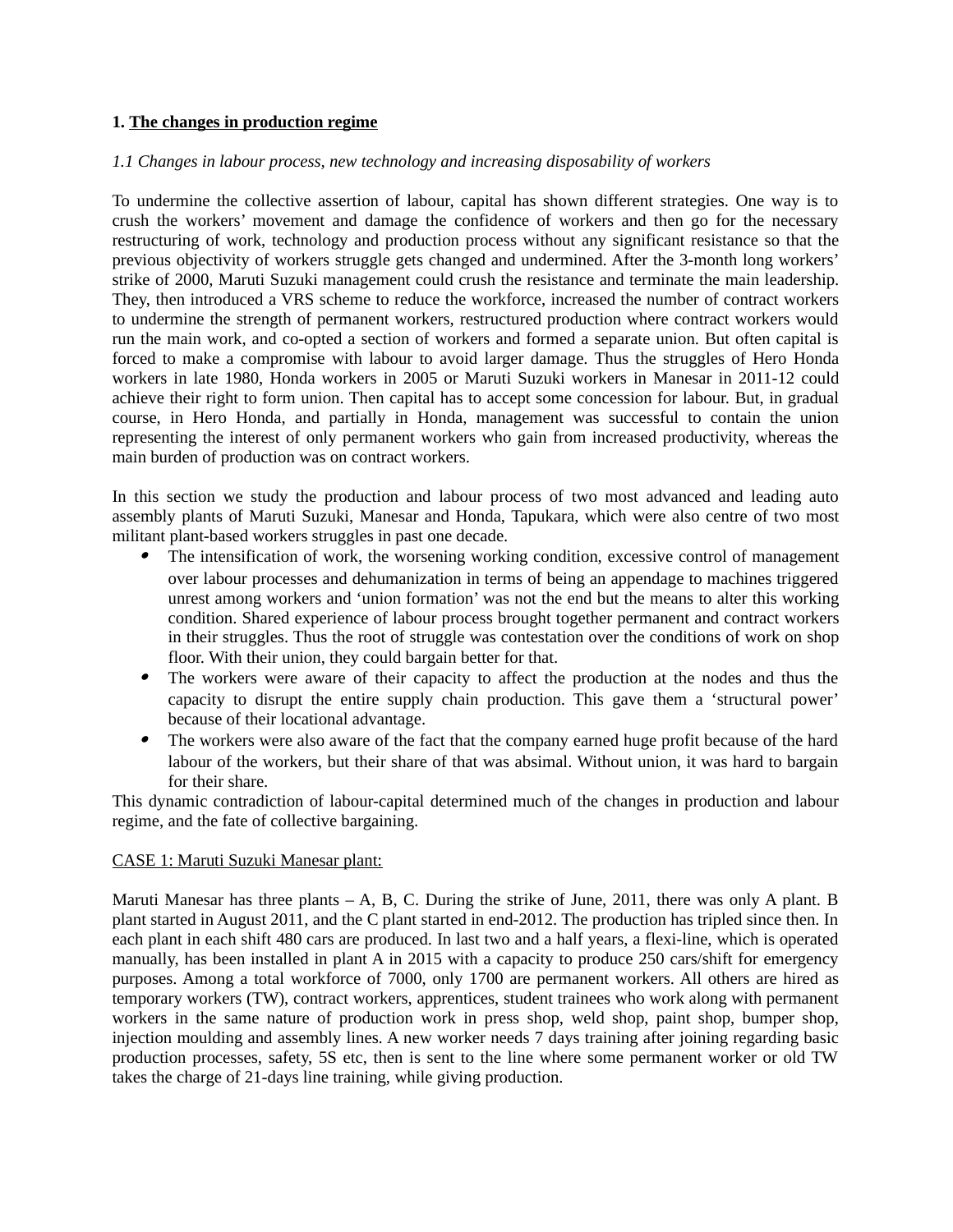# **The production and labour process :**

The production process in this assembly plant starts from press shop, where the sheet-metal is cut or pressed generally one day in advance, which means what is pressed today will go to be assembled tomorrow. There are, in Manesar plant, several lines of power presses. They are quite automated, and press-tools of these machines change without human intervention, according to different types of parts to be pressed. The press-shop runs on three shifts. The harder works, such as taking out pressed parts from the machines, is done by temporary/contract workers and apprentices. Still, in general the press-shop work is less hard, as most work-stations are here machine-stations, and it gives a little breathing space for the workers while the machine works. But in the weld-shop and assembly line the workers have really harder time. In weld shop in Manesar A-plant, there are 250 to 300 hand-welders, and there is full automation in B and C plant. Since 2006, here the numbers of work-stations got reduced from 16 to 8 and thereafter since June 2011 from 8 to 4, through increased degree of automation and using more robots. But so far work got re-distributed in such a way that employee numbers did not get reduced as much as there was job redesigning and work was replaced (in general one robot substitutes three to ten workers, depending on the nature of job). In the paint shop painting robots will be seen rubbing shoulder with the human workers. But that does not reduce workload. Temporary worker needs to carry 70-80 screens of car up and down the stairs.

There are many work-stations on the long-block assembly-line, attended by one worker each. Each worker has to have several operations for a car within a cycle-time or takt-time of 60 seconds. Let us take some operations, for example. The engine block arrives and then it is washed. A single worker uses a crane, then clamps the engine block, after that operates the washing machine, and lastly takes the engine out – being forced to be habituated in multi-tusking, but hardly acquiring a 'skill' in real sense. Thereafter another worker fits the crank-shafts which are also checked, then washed, and then fitted manually. This fitting is physically one of the most demanding works as the crank-shaft's weight is 15 to 20 kg. In the context of a developing country like India, the cheap labour to a great extent determines the work organization and much less mechanization takes place in those works which are not that important for standardization or quality of products, however brutal the work may be.

# **New technology, skill and disposability of workers**

Along with human workers, more than a thousand robots work in the plant. Over the time, the plants have been mechanized and automated. New plants, B and C, have much more automation, with fully automated weld shops and paint shops. Even many manual works in A plant has been replaced by machines in last few years. Advanced fuel filling in assembly, earlier done by workers, has been replaced by machines. Tire shifting in Final-2 line in assembly is now done by robots. Wind shield sub-assembly is now done by robots. Still due to presence of more manual nature of works in A plant, maximum number of workers, including maximum numbers of permanent workers are there. In the assembly line of B plant, the ratio of permanent workers and temporary workers is 1:4. In C plant, the ratio is tilted more towards temporary workers. B and C plants have less work stations too. There is no final-3 line in B and C plant, those works are distributed between final-1 and final-2 lines.

Permanent workers are required particularly for those kinds of works which are sensitive to skill and experience, and which are crucial to the entire production process. Here we list few such works which are skill/experience dependent:

'Maru-A' – those works where a mistake may lead to the risk of accident and thus is threatening for car/life, are categorized under 'Maru-A' stations. These are important work stations where experienced/permanent workers should be working. These works are done under strict inspection. In chassis section – axle fitting, engine fitting, fuel pipe fitting.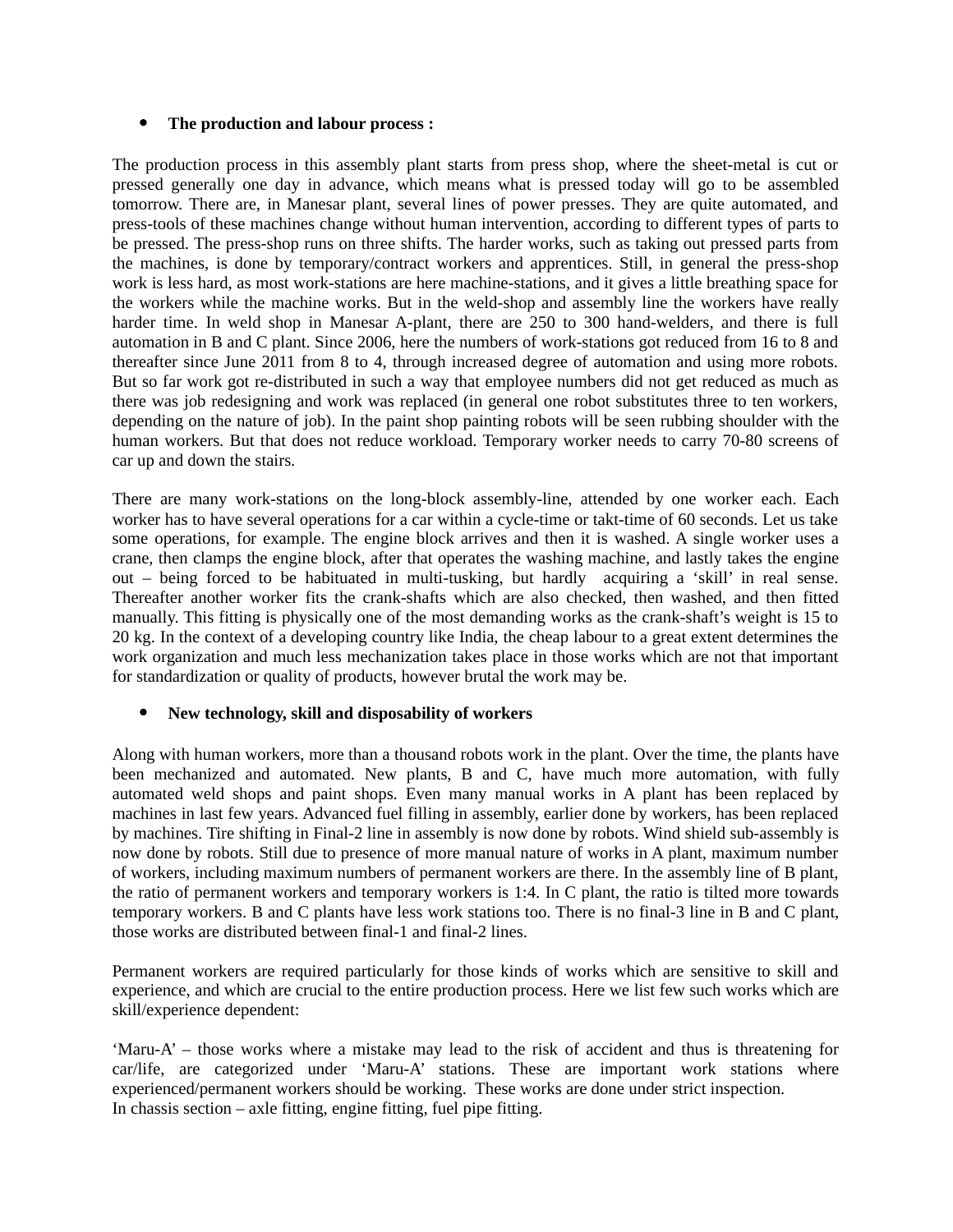In final assembly – all works related to steering, break setting, parking lever setting, head light setting (coupler connection) etc.

Increasing automation is taking place in these works to become less dependent on the skill/experience of workers.

Some works are crucial for the running of production process. There will be production loss if the working stops at final-1, final-2, final-3 sub assembly lines. Thus the consistent role of the workers is important in this part of production. In trim section, chassis section and final-1 and final-2 lines, on an average there could be maximum 20-25 stoppages of very short interval to ensure no production loss at the end of the shift. For final-3 and vehicle inspection, maximum 5-10 such stoppages will be affordable. Otherwise daily production may come down below 480 cars a day. When a defect is spotted in the car, the worker may show either yellow signal or red signal in the display board. Yellow signal calls for the immediate attendance of supervisor/reliever to correct the defect while the production line moves. If within two cycles (120 seconds) the defect is not corrected, the line stops. In case of red signal, the line immediately stops. In the assembly line, skill and experience was needed to manage parts for different models of cars. In last 4 years, new technology in the form of VTS system and 'Pika Pika' system has smoothened this problem and has made skill and experience more redundant. Every car has a set of data associated to it, and accordingly parts are fitted to it. Its model should be specified, like Swift or Ertiga or Balleno. It may be petrol or diesel variant. It may be model variant, like long variant (LXI) or high variant (ZXI, with advanced technology). It has a PSN number (production serial number, in the range of 1- 10000) for specific identification. All the data for a car comes from paint shop to assemble via VTS system as soon as the car joins the assembly line. 'Pika Pika' system has enabled of blinking of container of appropriate parts associated to a car as soon as it reaches a worker. Say, if it is Swift Dzire, then the appropriate Dzire part container blinks, and the workers picks up the appropriate part to fit to the car. Thus even the new workers can run the production without making many mistakes.

# **The capital-labour conflict and consequent restructuring of production and labour process (2011-18)**

It is an important node in the automobile production network. Any disturbance in this node has serious ripple effect along the supply chain, as was seen during the strikes of 2011-12. Thus the workers here enjoy a particular nature of structural power, and the company management is highly aware of that. The bitter experience of 2011-12 incidents pushed Maruti management to industrial restructuring. If we study closely the post-strike events unfolding after the struggle in Maruti Suzuki in 2011, we see, management was forced to increase the tea-break from 7.5 minute to 15 minute, to decrease the speed of assembly line, to increase transport facility for workers, employ more workers so that now a worker gets a 'reliever' when s/he goes to the toilet. The contract workers could take two holidays in three months which wasn't the case before the dispute. They were allowed only one holiday which also had to be approved by the supervisor and that hardly happened. The permanent workers could take 4 holidays in three months. But all this implies that for capital to maintain its profit margin, it has to transfer the crisis elsewhere, and one option is across value chain. As part of this cost-cutting exercise, the company initiated measures to step up localization levels and to pare the number of tier-I suppliers over the next two-three years. The company expected to save up to Rs 2,000 crore a year. To secure the supply side, Maruti Suzuki has made a deal with FIAT to obtain 100,000 engines per year and also decided a merger with Powertrain to ensure the supply of diesel engines. Maruti adopted 40 ITI colleges in Gujarat, to ease the supply of labour when in need for it. By outsourcing work to companies such as Belsonica, FMI, Krishna Maruti, SKH Metal which operates on the Maruti premises, a formal division is created between workers in the same factory.

In the period of 2012-14, when there was no union active inside the plant, many coercive changes took place. A system of taking 7-month 'company casuals' instead of contract workers started, as the 'company casuals' being on the pay-roll of company could be under greater monitoring of the company. After 7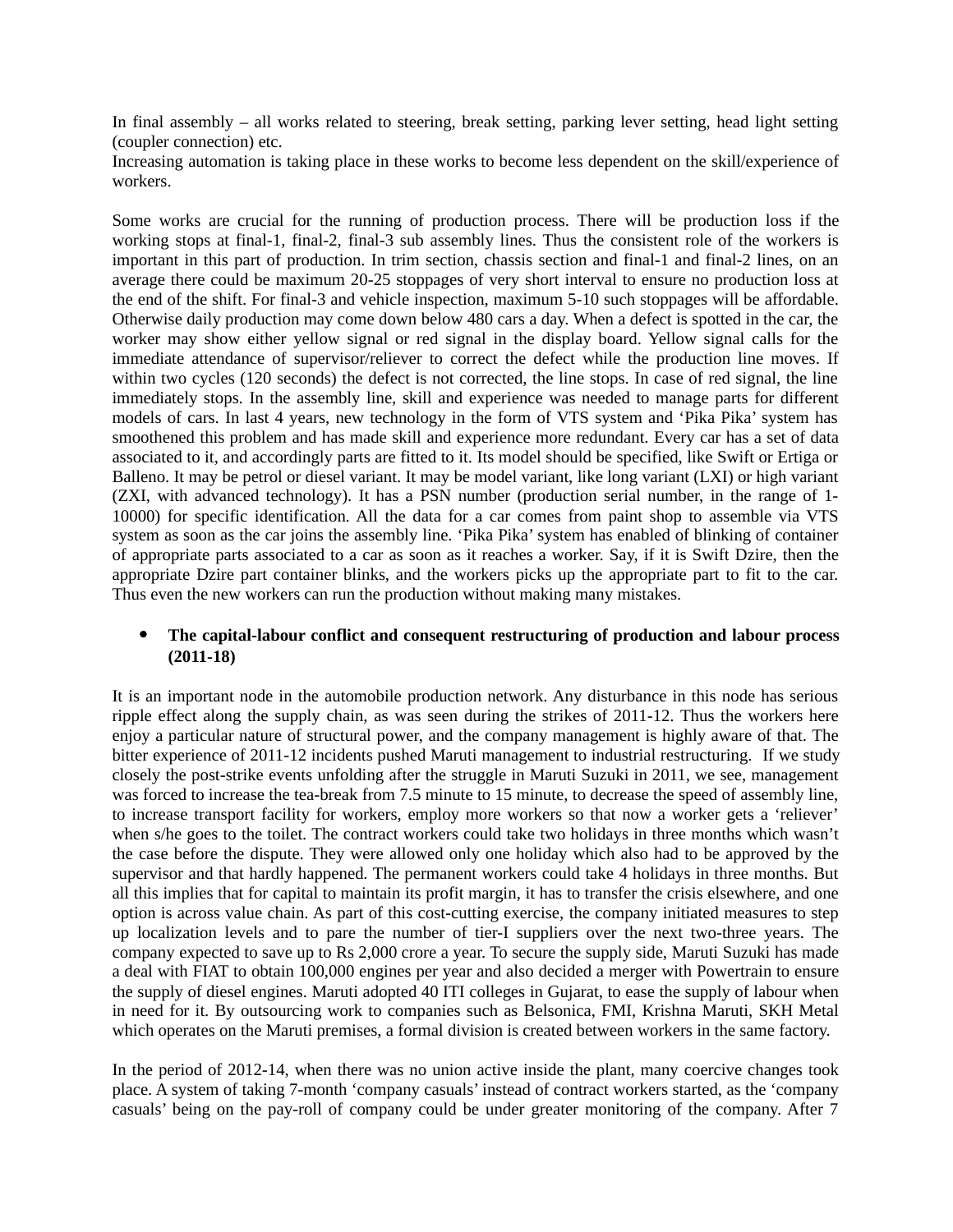months, these casual workers were discharged and the next batch was taken in for another 7 months. While regular workers are kept under constant pressure, the reserve army of discharged workers is called back to run the production work in case the permanent staff went on strike. The management effectively stopped taking regular workers. Earlier there were relievers in each line, to help run the process of production in case someone was absent from the line or from duty. Now there were no relievers. Earlier, in vehicle inspection (V.I.) department for road test there were 16–17 workers in A‐plant; now, the same amount of work was managed by 8 workers only. In the Trim line, there were 125–130 workers; now there were 70–80 workers. Also, in Final‐1 assembly line there were 4 areas and each headed by a supervisor; now there were 3 areas for the same work with 3 supervisors, few workstations and still fewer workers.

After the activation of Maruti Suzuki Workers Union in 2014, the salary of the permanent workers increased substantially after the wage settlement in 2015. The working condition changed in favour of workers due to increased collective bargainng power of workers in the plant. Also, the formation of 'Maruti Suzuki Mazdoor Sangh', a federation of 4 unions of Maruti group (Maruti Gurgaon, Maruti Manesar, Maruti Suzuki Powertrain, Suzuki Motorcycle) and 2 unions of Belsonica and FMI (vendor companies at Maruti Szuki Manesar plant premises) increased the bargaining capacity of workers. Assembly line speed was decreased due to bargaining from union and cycle time per car got increased to 60 seconds in Manesar plant (before 2011 it was 48 seconds). Per shift car production came down to 480 (from 550 in 2011). One reliever per 8-10 workers is the norm now, making space for workers to go to toilet, drink water and take short break during work. Other facilities including incentive, housing plan, home loan, car loan etc were provided to permanent workers.

Thus, the Maruti management in process of reducing the conflict with permanent workers in the plant, made sure that the substantial disruptive capacity of workers at Maruti, the node of production network, get mitigated. There were four types of responses from the management. First, An understanding was made with the union to maintain peace and reduce uncertainty, and meanwhile further mechanization was undertaken to reduce the control of workers over production process and to make skill and experience more redundant and thus to make the workers more disposable. Second, apart from absorbing the militancy of permanent workers, the workload was transferred to temporary workers of various categories, deepening internal segmentation of workers and informalization of work was furthered. Third, new technologies of electronic control of supply chain by minutes helped Maruti to increase control over supply chain, centralize the flow of materials and components and transfer any crisis down the supply chain. The vendor companies were further 'disciplined' to meet the need of Maruti and were penalized heavily for any deviation. The vendor companies, with reduced bargaining power vis-à-vis assembler plant, now became more intolerant to workers subjectivity and unions in their own plants. Fourth, a gradual preparation of shifting production to newer plants with higher automation and more flexible labour force started. In the newly established Gujarat plant of Maruti Suzuki, operational for last one year, the temporary workers (TW) get a salary of Rs. 8000-10000, compared to Rs. 15000-16000 received by TWs in Manesar plant. Still now no trainee/permanent workers are there, and temporary workers run the entire production for last one year. Workers are not allowed to take their mobile phones inside. Increased mechanization has ensured less stoppage time and high productivity and intensification of work. This new production regime threatens the workers' rights achieved through protracted struggle in Manesar.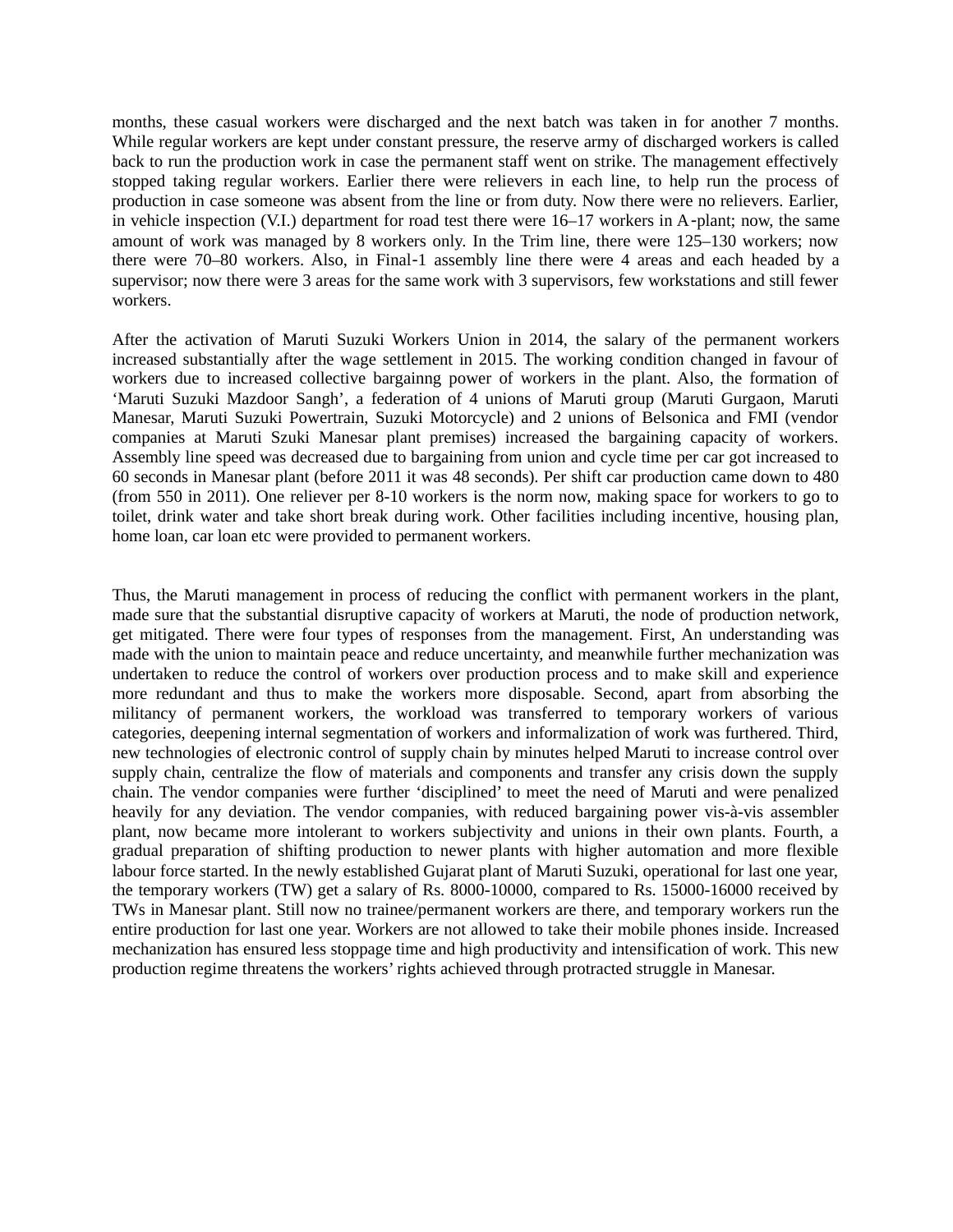# CASE 2: Honda Tapukara plant

Honda is the world's largest manufacturer of two wheelers. It has a 26% share in the domestic twowheeler market, and four plant in India in Manesar (Haryana), Tapukara(Rajasthan), Narsapur, Bengaluru (Karnataka) and Vithalapur (Gujarat). Established in April 2011, the Tapukara plant in Alwar Rajasthan is the second plant of Honda Motorcycles and Scooters India Ltd (HMSI). The production capacity in its two plants in Manesar and Tapukara rose 30% to 2.8 million units per year in FY 2012-13, clocking surplus profits as real wages dropped or stagnated. The Tapukara factory produces 5000 two-wheelers per day in two assembly lines, 5 models including Activa, Shine, Dio and Aviator.

# **• Factory Conditions and Labour Process**

(We interviewed many Honda workers who were part of the struggle of union formation in 2016, and got terminated from job thereafter because of the struggle. New Honda workers currently working inside were mostly non-responsive. Thus the description of production and labour process refers to the time period January-February 2016.)

Number of permanent workers in HMSI was 466, Trainee and Company Casuals number 100, and there were around 3000 workers on contract. All the workers were to have ITI degree. Most workers in the age group of 23-28 years, and were internal migrants from different districts of Rajasthan and Haryana. There was no accommodation provided by the company, so the workers had to stay in private accommodation in Tapukara, Khushkhera, Bhiwadi, Dharuhera, on both sides of Rajasthan-Haryana border.

The management claimed that from contract and company casual to becoming permanent is a seamless process. However even to hope to legitimately become permanent, could take 8 years, if at all, making more than 3/4<sup>th</sup> of the workers 'to-be-permanent-yet-never-to-be'. These contract workers laboured in work of perennial nature on its two assembly lines, making them sham contracts. They did similar or more work in the production process as the permanent workers and 'could' sit for a test after 3 years of contract. Very few of them passed the test and fewer passed the interview after that. Those who passed both, had to work as 'Company Casual' for 2 years. If their work was satisfactory, then they might be taken as 'Trainee' for another 3 years and thereafter they might be made permanent. Till 2016, less than 100 workers were made 'Company Casuals' in this process, and no one was made permanent through this long process. Workers hired as permanent also had to be in the 'training period' with meager monthly stipend for 3 years and then under 'probation period' for another 6 months. In reality, the workers had no formal training and are directly sent to the shop floor, where they acquired the required skill in 10-15 days or in a month, depending on the nature of work.

The Tapukara HMSI plant operates four Shifts: A Shift runs from 6am to 2.30pm, Shift B1 2.30-11pm, Shift B2: 3.20pm-12pm, and Shift C: 11pm-6am (where only the Machine Shop is open), with main production in Shifts A, B1 and B2. The lunch break of 30 minutes and two tea-breaks of 10 minutes each are not included in the work time.

**To produce 5000 two-wheelers per day, the factory operates through a schizophrenic combination of accelerated time through 'lean production' techniques, robotic technology and brute monotonous physical labour**. Though segmented through wage division, levels of insecurity of employment, both regular and contract workers work on the same assembly line, under immense work load and pressure. As an example of the work pressure as a component of time, the Engine Line with (no. of workers in two lines in two shifts) 337 workers has a takt time of 17 seconds. That is, every 17 seconds, with each second counting as profit on the balance sheets, an engine is assembled. The Frame Line with around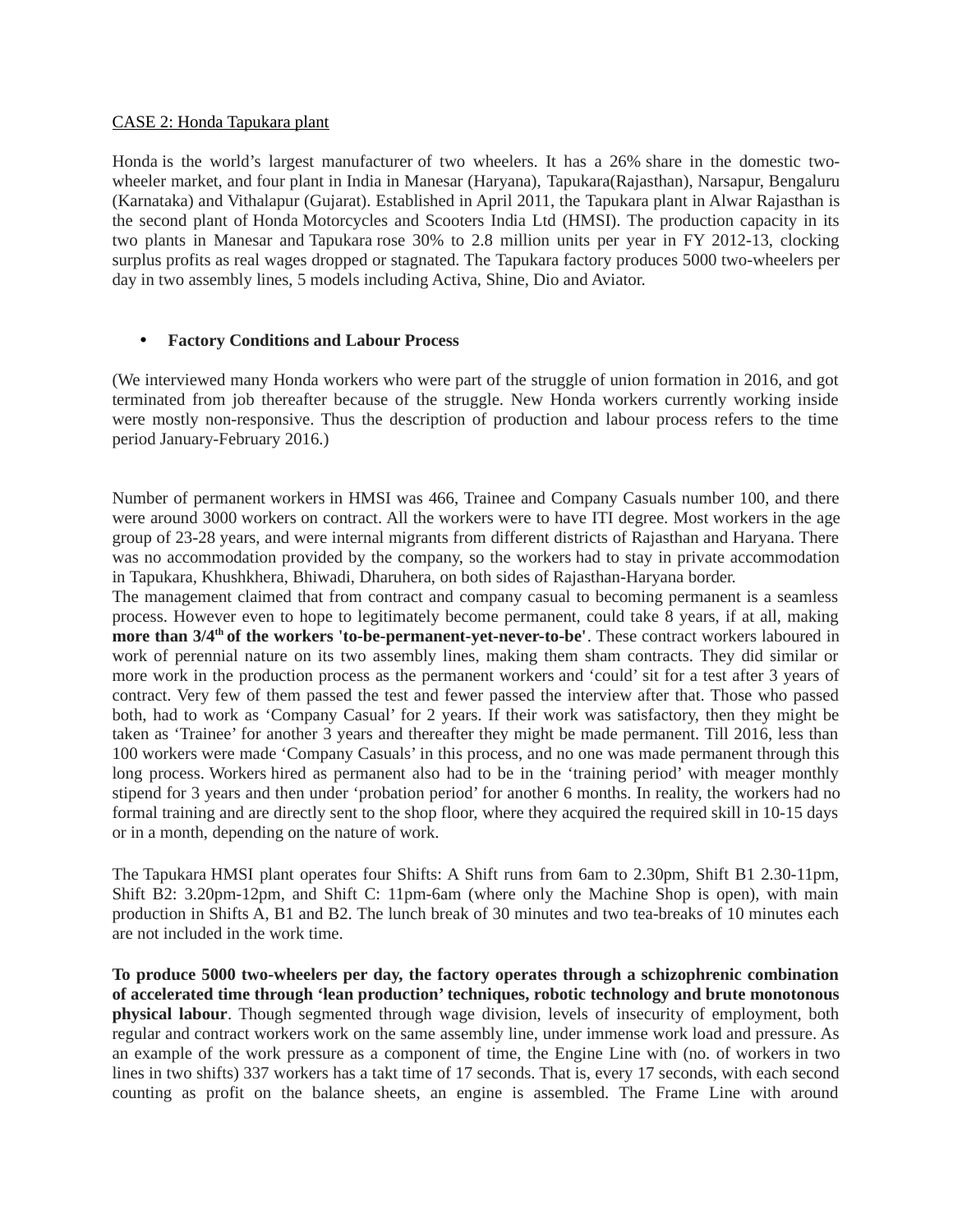600 workers has a takt time of 19 seconds, while the Vehicle Quality with 200 workers has a takt time of 17 seconds.

**In the production process, the main shops are – HPDC (High Pressure Die Casting), press shop, weld shop, paint shop, machine shop, engine assembly and frame assembly. In HPDC**, Aluminium ingots are molten and caste to make crank case and cylinder block, and then sent for machining. Most part of the work was done by robots and contract workers. In the beginning of 2016, there were around 140 workers in HPDC, including around 90 contract workers. 80-90 vendor company (from SIS) contract workers also used to work with them. There were 11 die casting machines. The processes being quite automated, even a new contract worker, after basic training and safety training, was sent directly to the machines to work, and it took around 10-12 days to pick up the skill to work properly. Supposedly two workers were to work in a machine in a shift. But only one worker was made to work in a machine for continuous 8 hours of high-fatigue work. The job included the manual handling of hot metal of 10 kilogram with a tong and breaking of surplus material ("runner") physically. There was no provision of 'reliever'. If someone had to drink water or go to the toilet, other workers had to adjust the work. After 8 hours, the contract workers were regularly forced for overtime.

**In press shop**, the sheets came from Jindal Steel (and some particular sheets come from Japan). Die for press came from both Japan and India. For serious problems, the die used to be sent back to Japan for repairing. A 500 to 800 ton big die used to fall on smaller die to give the required shape of the material beneath the smaller die. Sensors were attached to the die to prevent fatal accidents. Loading-unloading of 15-20 kg materials was a heavy manual work. Also the continuous sound created by the repeated falling of die made the work environment strenuous. Mostly contract workers were in production in press shop, quality section of press shop had mostly permanent workers. **The machine shop** was fully robotized. For surfacing, hole checking and other works, workers placed parts, set robots and placed finished parts in trolley again.

**In the welding section**, centre welding is done by OB welding robots. Total 250-300 workers were there in the weld shop, of which around 50 workers were permanent. In a line 30-35 workers were there on an average. There were 4 OB robots in each of two OB welding lines, 3 fuel filler robots in each of three lines, two robots in fender line. After OB welding was done, there were 26 stations to attach parts by spot welding and seam welding, set fuel filler, check for dent, cut, leakage etc. There were several stations which had critical operations, manned by permanent workers: OB stations, outer quality, seam welding, fuel cock welding, tank quality check and most importantly, leakage testing. There were initially two lines of fuel tank production, each with capacity of 550 per shift. Because of intense work pressure, resistance developed from workers and after slowing down of production at several times, another line for fuel tank was added in May 2012. Total production from these three lines was set at 1100 ultimately. Also, in fuel tank line two extra stations were added after workers put pressure. The  $3<sup>rd</sup>$  line of fuel tank was technologically superior, involving Japanese seam welding and all machines from Japan, and less dependent on experienced workers. Also, Japanese seam welding reduced unwanted 'bur' alongside cuts, and ensured less leakage. Cycle time also reduced from 43 seconds gradually. The workers had to do the welding for hand screen and frame welding manually. At the finishing station, heavy manual work with inclined posture caused back pain. During manual spot welding, 'spatters' developed in hands. Workers had to lift 20-22 kg frames for 'jig inspection'. Many times disputes rose due to accidents, demands for new gloves and other safety equipments, timing for bathrooms, and leaves and forced overtimes. Still, in welding section, a significant part of work being manual, the workers had capacity to control and affect production to a significant extent.

There were around 30 stations in **the sub-assembly**. Parts were set on conveyor, rings were set to pistons, 'L-cover' of 'L-R combination' was set, Number punching was done. We elaborate here the working process of an important station, for example, number punching. It was a critical station, because in case of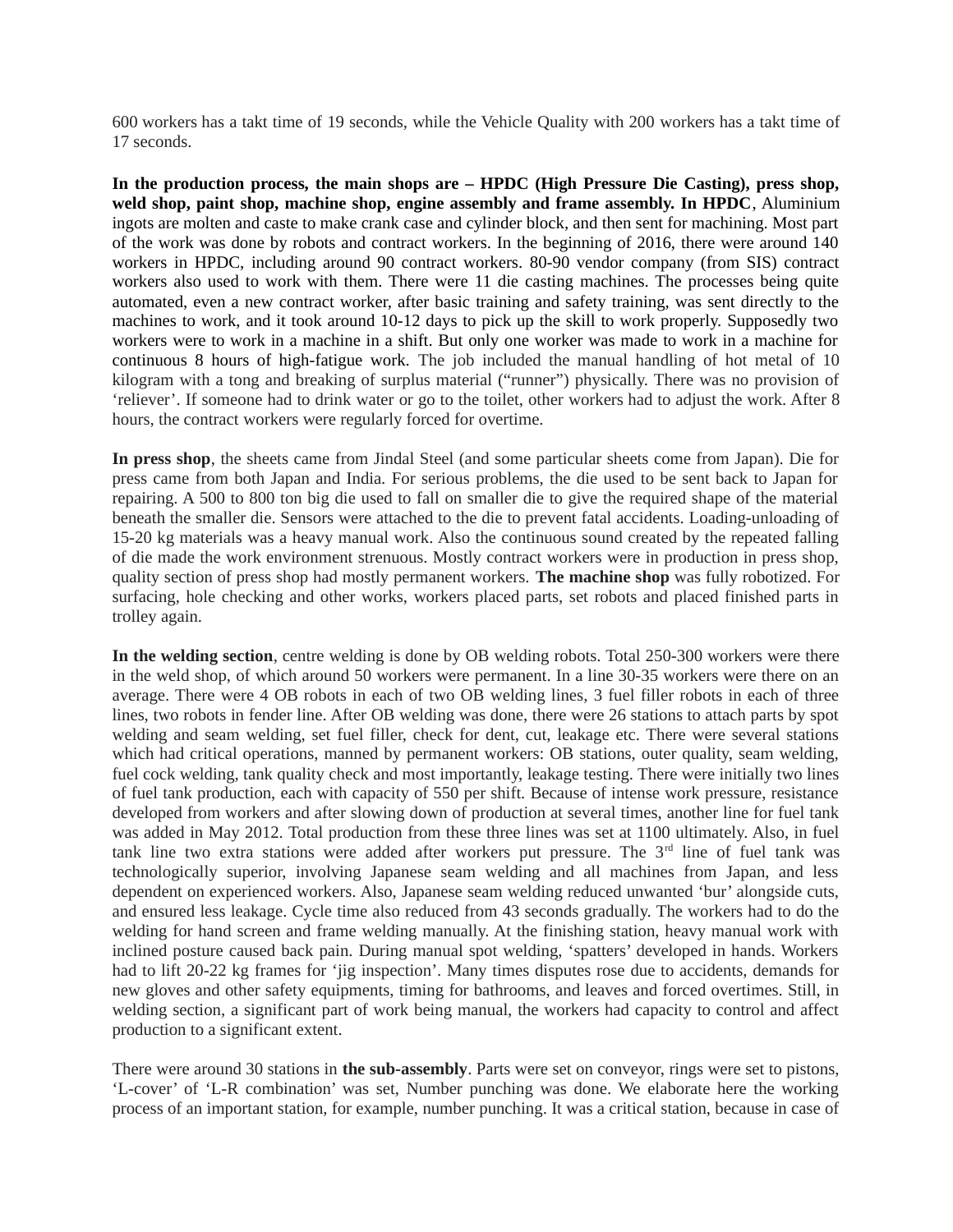missing of number or change of series number, serious trouble was created. 1100 punching used to be done in 8 hours with 'mini robot'. The sound made by punching nipple was terrible for ear, and the work used to put a lot of pressure for eyes too. As the conveyor cycle time was 17 seconds for a part, in that time period several operations had to be done – L-cover lifting from trolley, then checking of hole, marking thread, checking surface of L-cover, then putting two bearings, then putting on machine under mini robot, then pressing two buttons simultaneously, then following the computerized number punching process, and finally sending the part for the next stage – all in 17 seconds, and repeatedly without break for 8 hours. On this station no new or casual worker was allowed. If the needle broke, then it used to lead to stoppage of production, and sometimes Japanese technician had to come to set it.

In the **main assembly**, there were around 40 stations to check L-cover, match card number, set L-R combination together, liquid treatment etc. There are some critical stations where skilled and experienced workers are needed. We elaborate few such stations:

Torqueing – If the torque was not done properly, assembly line would stop. In 17 seconds, a worker had to place 8 bolts and tighten, do torqueing according to fixed Newton-meter standard and add grease/oil and finally pass it further. Setting of piston in the cylinder block needed skilled worker too. If the work had faults, rings of piston might be damaged. Assembly of piston with crank was another important station. If this work was not done properly, then it might lead to the damage of the bike. All these stations needed permanent workers. Apart from crucial stations, all other workers were contracts in main engine assembly line.

There were few accident prone stations. One was where pulley was to be set to 'L-R combination' of the engine, the highest torque being 110 Newton-meter. Several times fingers of workers were cut. These workers always were contract workers; company could put the cases of accidents under the carpet. Later manual torque was replaced by machines.

In the beginning, in each minute, like for each three engines, line used to stop once, leading to high breakage time of 40-50 minutes per 8 hour shift. Cycle time was also 22 seconds. Gradually workers acquired experience and production process was mechanized and automated increasingly. That reduced both 'breakage time' and 'cycle time' (17 seconds), but leading to intensification of work.

# *1.2 Increasing mobility and bargaining power of capital vis-à-vis labour: threats of shifting of production, closure and lay-off*

**In last few years in this industrial belt, a definite tendency of deindustrialization, embedded very much in the process of industrialization itself and facilitated by the changes in production and labour regimes and increased mobility of capital, has threatened the existence of old and established unions, mitigated the effect of strikes and undermined the bargaining power of workers and collective bargaining mechanism at the plant level.**

In last one decade in the auto belt, the general tendency of the companies has been to set up multiple production units, to split up the production among different units, to shift production gradually from older units (where the workers struggle led to union formation, salary hike, increased facilities and job security) to newer units (with no unions, mostly contractual and informal workforce, less salary, facilities and job security, and greater applicability of new technology and mechanization/automation and higher productivity). As the dynamic of automobile industry necessitates increase in production capacity, technological and product innovation and follow up of the footstep of assembler companies by the vendor companies in different new locations of production, the setting up of newer multiple units of production has its reason. But it is not just that. Vis-à-vis the workers subjectivity and militancy, in context of ongoing capital-labour conflict to neutralize strikes and other industrial actions by the workers affecting production, and to cut the plant level workers union's strength and bargaining capacity to size, splitting up of production among different units and shifting production became an effective tool for the companies. It came up as a general practice from the management side to reduce production at the time of settlement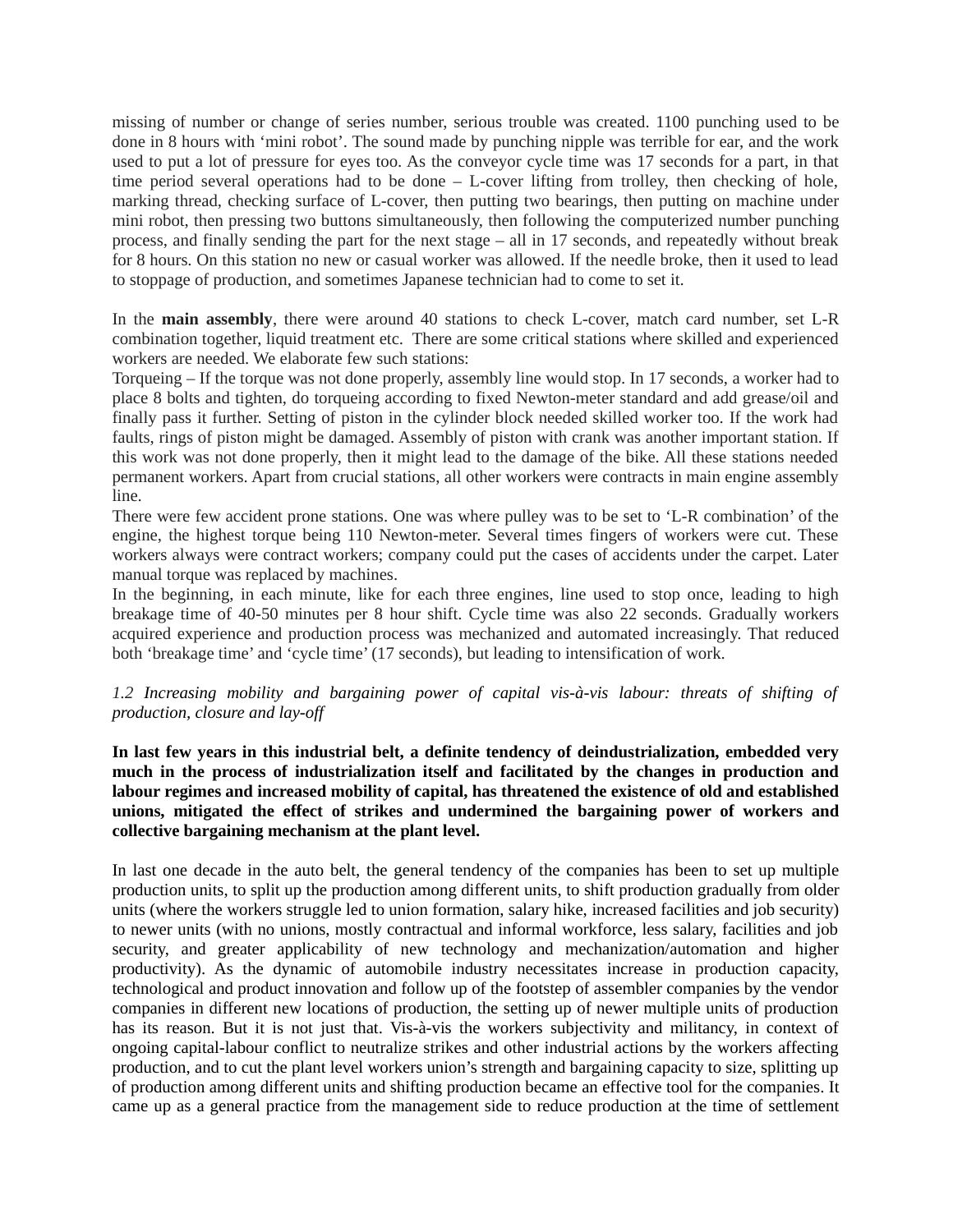between management and union body to pressurize the union and offset any threats of strikes of production loss. But in last few years, the shifting of production has seen partial or full closures of older units with established unions, and the job loss of permanent workers in those factories has created a wave of insecurity among other unions and permanent workers. Let us take few case studies to elaborate the point.

# CASE 1: Omax Auto, Dharuhera plant

Dharuhera plant of Omax Auto, established in 1986, is one of the oldest auto-part units in this belt. It was established adjacent to the premises of the oldest production unit of Hero Honda (now Hero MotoCorp) in Dharuhera, and since then it has been a core vendor company of the two-wheeler manufacture, supplying body frame and plating to Hero. The owner of Omax group, JK Mehta has been a long standing family friend of Munjals, the owner of Hero group. Thus the setting up of new plants of Hero in Gurgaon and Neemrana caused the expansion of Omax group in this belt as well. The profit generated from Dharuhera plant has been used to establish other units of Omax auto in this industrial belt, and outside too. Beside Omax Auto main unit in Dharuhera, a spocket unit was later started. Other plants of the Omax group in this industrial belt include – Omax Auto (Manesar), Automax (Binola), Speedomax (Sidhrawali), Omax Auto (Bawal), Century (Dharuhera) etc. Among these units, the Dharuhera, Manesar and Binola units had stable and functioning workers unions, and these unions, all affiliated to Hind Mazdoor Sabha (HMS) and collectively known as 'Omax group unions', developed a co-ordination among themselves on various issues. They even had co-ordinated strike action in 2015 during the settlement process in Omax Dharuhera plant.

The Omax plant in Dharuhera had 408 permanent workers in April 2017, when the company management moved for partial closure of the production unit of frame section with 253 permanent workers. The plant had 388 contract workers who were working in the company for many years before they all were thrown out in February 2017. These old contract workers had a militant strike in 2005, even before the formation of the permanent workers union. After the strike, the Omax management had terminated the job of a section of old contract workers, and following the footsteps of Hero management, started the '6-month contract system' in 2006. In the begging of 2017, around 450 contract workers were in the plant under '6 month system', under which workers are taken just for 6 months. After the Omax union was formed in 2009, in course of three wage settlements in 2009, 2012 and 2015 the salary of the permanent workers increased substantially, up to Rs. 25,000. The old contract workers were also quite organized inside the plant, having their own representative body which used to maintain close contact with the permanent workers union since its formation. Also, workers unions in the units of vendor companies adjacent to the premises of Hero plant in Dharuhera, namely Rico Auto (supplier of clutch, hub, panel to Hero, union formed in 1998), Autofit (supplier of wheel and seat to Hero, union formed in 2013) and Omax Auto formed close co-ordination among themselves. Omax and Rico union took active role in the union formation process in Autofit, and in the execution of All- India workers strikes in the Dharuhera belt in 2015 and 2016. This co-ordination threatened even Hero management as it created uncertainty in the core supply chain. The increased salary, job security and other facilities of permanent workers after union formation, The activity of Omax union inside the plant and its intervention in the production process, its co-ordination with contract workers in the plant, its role in 'Omax group unions' and among vendor company unions of Hero in Dharuhera pushed both Omax and Hero management to shift the production of Omax Auto from Dharuhera unit to other units with no union and cheap, non-permanent and flexible labour force. The quality of product of Dharuhera unit of Omax was quite appreciated because of an experienced workforce. The workers union demanded more investment of profit generated from Dharuhera plant in the plant itself, and modernize and increase the production. Yet the Omax management took less initiative to modernize the Dharuhera unit and set up new units and started shifting production instead. mechanization and automation meant less requirement of experienced permanent workers and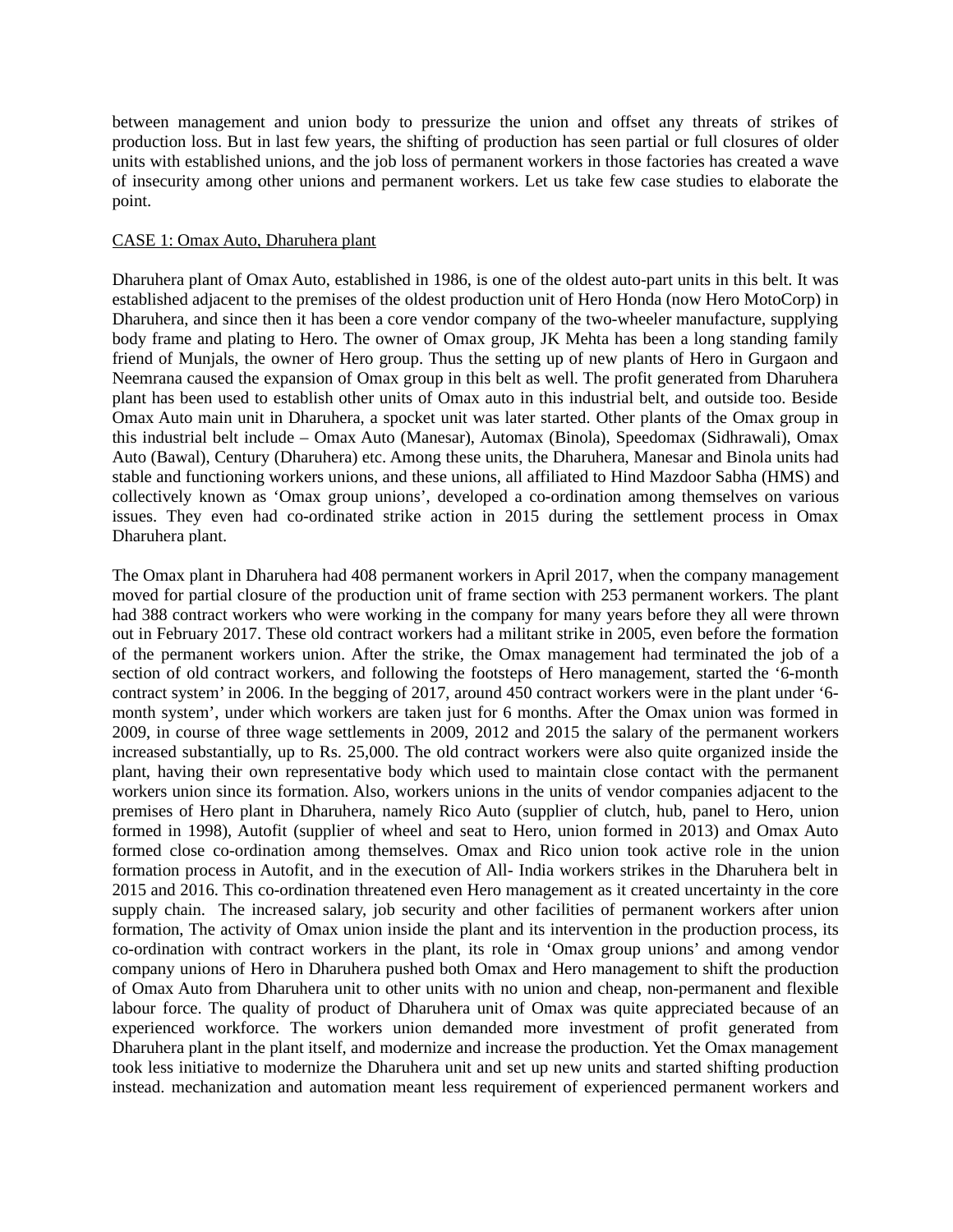substitution of them with flexible labour force and robots, and the union came in the way to retrench permanent workers by the management.

In 2015, the daily production of frames in Omax Dharuhera plant was 3200-3300 units on the average. It gradually started to decline in 2016, coming down to 2200-2500 units. In 2015, average sale was 20-22 crore/month. Sale in April 2016 came down to 10.5 crore/month. Workers of Omax auto described how planfully this took place. Near Dharuhera, a plant under the name of 'Century' was opened by the same owner and part of production was shifted there. A store house was built beside Century plant with a capacity to store production of one month. Some CNC machines and few robots were shifted from Dharuhera Omax unit to the new unit of Omax group, Speedomax in Sidhrawali, which manufactures frames and other parts same as Dharuhera unit of Omax. A defective boring machine was shifted from Speedomax to Dharuhera Omax and few new boring machines were shifted from Dharuhera Omax to Speedomax during off-days and holidays. A new unit was set up under the name of 'Autovision' and the welding machines from Spocket division of Omax Dharuhera plant were shifted there. Union leaders alleged that in this period raw materials like pipes, rods etc used to be bought under Omax Dharuhera unit and later were siphoned off to Manesar and Sidhrawali plant, thus showing a fall in balance of payment for Omax Dharuhera unit. In January 2017, the management suddenly increased production to increase inventory. Overtime started. Initially the inventory was for 3 days, later it was expanded to 10 days and finally to one month.

Ensuring required inventory to neutralize any possibility of strike action, the Omax Dharuhera management terminated the job of all 388 old contract workers, who were working for 15-20 years, on  $1<sup>st</sup>$ February 2017. The terminated workers started protesting, and started sit-in dharna outside the factory gate. The situation got more tense when a terminated contract worker from Bihar, Ajay Pandey, left the protest site and went to his room and committed suicide on  $13<sup>th</sup>$  February evening. His body was taken to the factory gate amid huge protest of Omax workers joined by Rico and Autofit workers. The management by using local police force, local village leaders and political leaders and announcing compensation could diffuse the protest. The contract workers, not allowed to assemble at the factory gate anymore, continued their protest in a nearby place for next three months. Meanwhile 39 permanent workers, incuding the whole union body, were suspended with the allegation of disruption in production and supporting terminated contract workers. On  $12<sup>th</sup>$  April 2017, all the permanent workers struck work inside the plant and joined the contract workers in their dharna. On  $17<sup>th</sup>$  April 2017, the management went to the labour department for the closure of all units of Omax Dharuhera plant, except for the plating section. The managent meanwhile took new contract workers and introduced new 'apprentice' system and took around 100 apprentices to run the plating section. Later, the permanent workers except for those 39 suspended workers were taken back after they all signed good conduct bond, and they were forced to take VRS. Only 50 around permanent workers were retained to run the production of parts in plating and spocket section. The company was granted partial closure for Omax Dharuhera unit by the labour department, and a legal battle is going on in the court between the workers and the management.

#### CASE 2: Rico Auto, Dharuhera plant

Dharuhera unit of Rico Auto, established in 1985, is the oldest unit of the company and a major vendor company of Hero MotoCorp. The workers union in this plant, Rico Auto Workers Union, formed in 1998 as an independent union, is one the strongest unions in the entire industrial belt. The president of the Union, Rajkumar, has been regarded a most respected union leader in the belt, and has been part of all the trade union struggle committees formed in this industrial belt in last one decade. In January 2018, there were 375 permanent workers and around 150 contract workers in the plant. The strong bargaining capacity of the union ensured a better proportion of permanent workers compared to contract workers. In last two decades since the union formation, around 200 contract workers got permanency in the plant. A strong union ensured a relatively better working condition, a disciplined workforce, less rejection in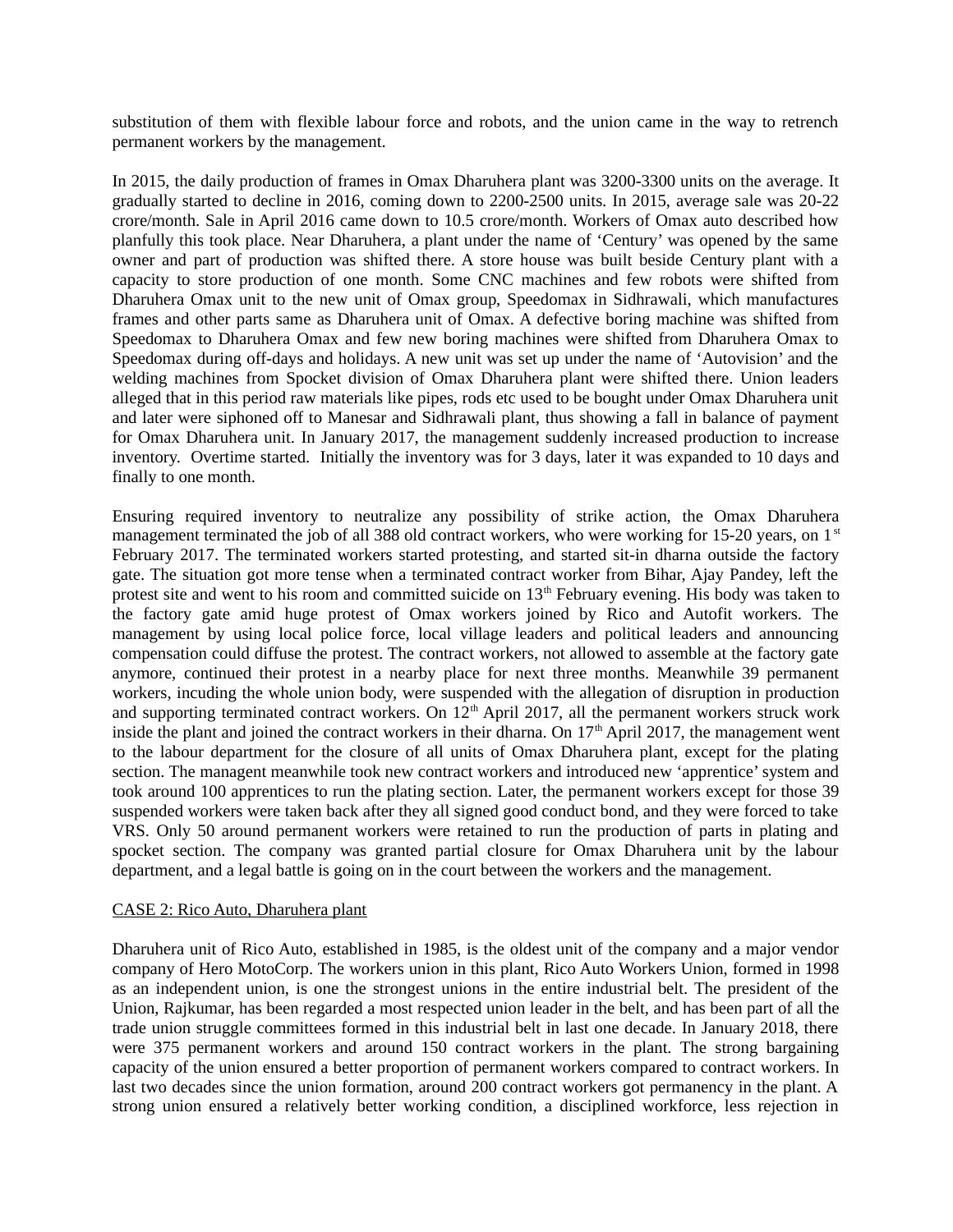production and better quality of products. Thus the management also did not intend to have a serious conflict with the union. The salary of permanent workers is around Rs. 30000 and that of the contract workers is around Rs. 12000 in January 2018.

But, since the last wage settlement process in 2016, the management escalated efforts to curb the activity of union. Workers alleged that as soon as the union submitted charter of demands in April 2016, the management gradually started shifting production to Gurgaon unit of Rico. Owner of Rico group, Arvind Kapoor, was a family friend of Late Brij Mohan Lal Munjal, Founder of Hero Group. Hero management approved this transfer of production despite the fact that there would be larger transfer cost to supply components from Gurgaon unit of Rico To Dharuhera unit of Hero MotoCorp. Hero management and Rico management on paper signed an agreement and Rico management informed the union that the Hero management apprehensive of labour unrest during settlement process in Rico Dharuhera plant shifted a section of its orders of clutch, panel, hub, CFD, FFD and few other components to Rico Gurgaon plant instead from its Dharuhera plant. After the settlement was done, the orders would come back to Dharuhera plant. But even after the settlement took place in November 2016, the orders never came back. Instead, the shifting of production continued. Only the production at Maruti line and export line, for components of Maruti Suzuki (oil-ban, cylinder head, transmission, retainer input shaft, case oil pump etc), export components for Cummins (to France), General Motors (oil-ban and bracket, export component) and Magna (3 models of water pump housing) continued. In September 2017, the production at clutch and hub line of Hero MotoCorp completely stopped. Production was shifted either two plants in Gurgaon (one unit of Rico, and another unit under the name of 'Rasa') and partially to its new Bawal plants (with three units, under the name of Rico, Rasa and Kapbros, only temporary workers working in these units). The monthly sale came down from 15-16 crore/month in July 2016 to 6-7 crore/month in September 2017. New 1500 contract workers were appointed meanwhile to run the production there. There is no union in any other plant of Rico except Dharuhera and Gurgaon plant, and the Gurgaon plant union, formed after the defeat of workers struggle in 2009-10 and crushing of the then leading union body, acts as a puppet union of management, as the Rico workers informed.

The Rico management initially terminated the job of around 200 contract workers in mid-2017. Then the management declared a VRS package under which 95 permanent workers took VRS till April 2018, and ultimately applied to the Labour Secretary, Haryana for partial closure of production in Dharuhera plant and approval of termination of 118 workers working at Hero line on 26 March. Now the legal struggle between the management and the union is going on.

# CASE 3: Automax, Binola plant

The Binola unit Automax, another unit of Omax group owned by JK Mehta, was established in 2007. A large section of workers (and machines) came from Tikri plant in Gurgaon at that time. The plant is situated on the National Hghway-8 in between Manesar and Dharuhera. The plant had 325 permanent workers and a few hundred contract workers working in press shop, machine shop, railways division, New Holland tractor division, Honda line assembly shop, Spocket line for Hero, and piston rod division. It used to produce frame and engine parts for Hero Honda (now HeroMotoCorp), car parts and seat parts for Honda, front axle, upper covering, break, paddle etc for New Holland tractor, driver cabin, Engine cabin, Latrine tank, diesel tank, and chassis for Railways. Not the company got closure for all divisions except the railways division.

The workers got greater bargaining power in 2009 after the formation of workers union. Two settlements in 2011 and 2014 saw a gross salary increase of Rs. 4850 and Rs. 5000 respectively. Now the permanent workers had a salary in between 15000 to 25000, depending on experience. Contract workers also saw an increase in salary and a batch of contract workers got permanent too. According to the workers, as the workers were preparing for another settlement in 2017, the company gradually started shifting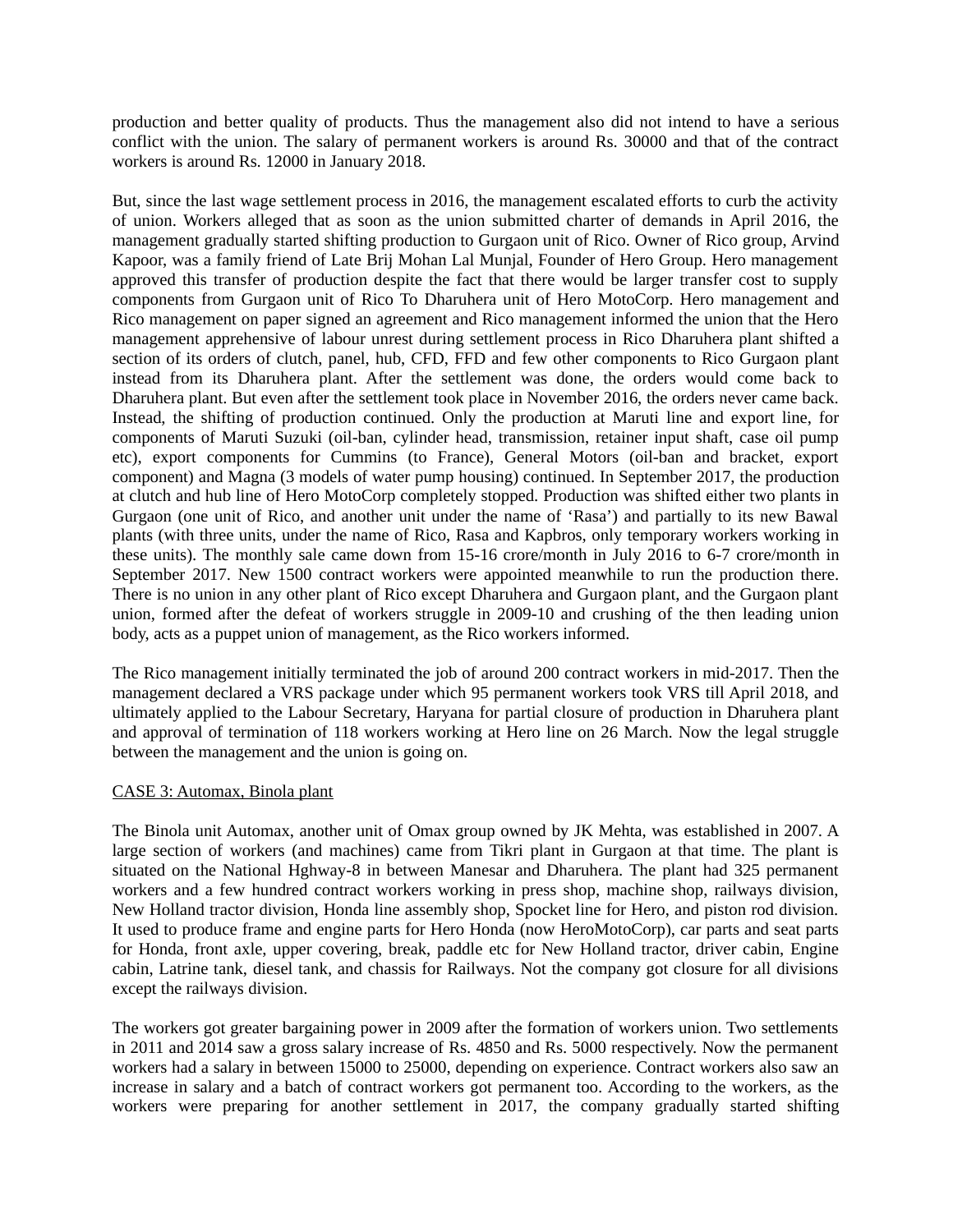productions in the beginning of 2017 to other plants of Omax group, namely, Speedomax (in Sidhrawali), Omax Manesar and Omax Bawal unit. Machines too were shitfted to these plants, mainly to Bawal unit of Omax. Hero Spocket line monthly turnover came down from around 2 crore to 50 lakhs in few months. Showing lack of production, the company management terminated the job of 170 contract workers in the period between 18 May and 26 May. Then on  $26<sup>th</sup>$  June the workers came to the company and saw the notice of termination of 325 permanent workers. They workers started dharna, organized protest programs in front of company gate and tried to stop the shifting of machines from Automax unit to other units, but the process of shifting machines continued under police protection. Only railways division is now being run by contract workers, and other divisions are closed. A symbolic dharna of terminated workers still now continues at the factory gate even after almost one year.

#### CASE 3: Endurance Manesar plant,

Endurance, a vendor company of Honda (Manesar), Hero MotoCorp (Gurgaon), Graziano (Noida), Maruti Suzui (Gurgaon), Suzuki Bike etc, produces auto parts like crank case, cover, grip etc through Aluminium die casting. The Manesar unit of Endurance, which now has 16 plants in India, was established in 2005. The Managing Director of the plant is Anuran Jain, a cousin of Rahul Bajaj of Bajaj Auto. There are 158 permanent workers and around 200 contract workers. The workers formed their union in 2009. Three wage settlements saw increase in permanent workers salary and other facilities. The average salary of the permanent workers is now Rs. 35000-37000.

As the workers and the union leaders reported in conversation with us in January 2018, with the increase of bargaining power and salary of workers, the management has been shifting production to other plants, which gained momentum in last one year. One part of production has been shifted to other units of Endurance, where the workers have much less salary. Even some of the parts for Honda Manesar plant comes from Pant Nagar unit of Endurance in Uttarakhand, which was earlier produced in Manesar unit. As the union leaders reported, in 2013-14, the monthly turnover of the plant was around 14-15 crores. Now it has come down to 10-11 crore. But 4 years back there were 23 die casting machines, now there are 13 machines. Other machines have been shifted to other plants. Apart from shifting production to other Endurance units, a significant part of production has been outsourced to smaller  $2^{nd}$  and  $3^{rd}$  tier auto parts companies. Earlier melting process of Aluminium used to take place inside the plant. Now this operation has been outsourced, molten Aluminium comes from outside. Few casting machines have been outsourced to smaller companies for cheap production. There is no plan for the management to bring new contract in Manesar unit. The management has stopped giving production incentive to workers. The workers informed that the company management is preparing to file an application to the labour department for closing down this unit.

This year in January, the **Gurgaon unit of Napino Auto** has been closed and nearly 150 permanent workers have been terminated. The workers, led by their union, are in sit-in Dharna for last few months. The **Manesar unit of Omax** now faces the threat of closure. The company has already filed an application for it. The union/workers of **Gurgaon unit of Bajaj Motors** are also at the receiving end of large-scale shifting of production to other units.

These incidents of closure are not results of lack in demand, recurring loss or outdated capacity. They manifest the restlessness of capital to tap cheaper, more flexible and non-unionized workforce, to utilize better subsidies, cheap resources and tax exemption offered by government in new locations, to split up production in many parts to reduce uncertainty and to mechanize the production further. The shifting of production and the threat of partial/full closure of a plant has substantially reduced the bargaining power of unions in the older plants and has appeared as a serious threat. The capacity of workers to control production and affect production by using the weapon of strike action has been to some extent blunted and the militancy of the established unions have been challenged by the mobility and greater bargaining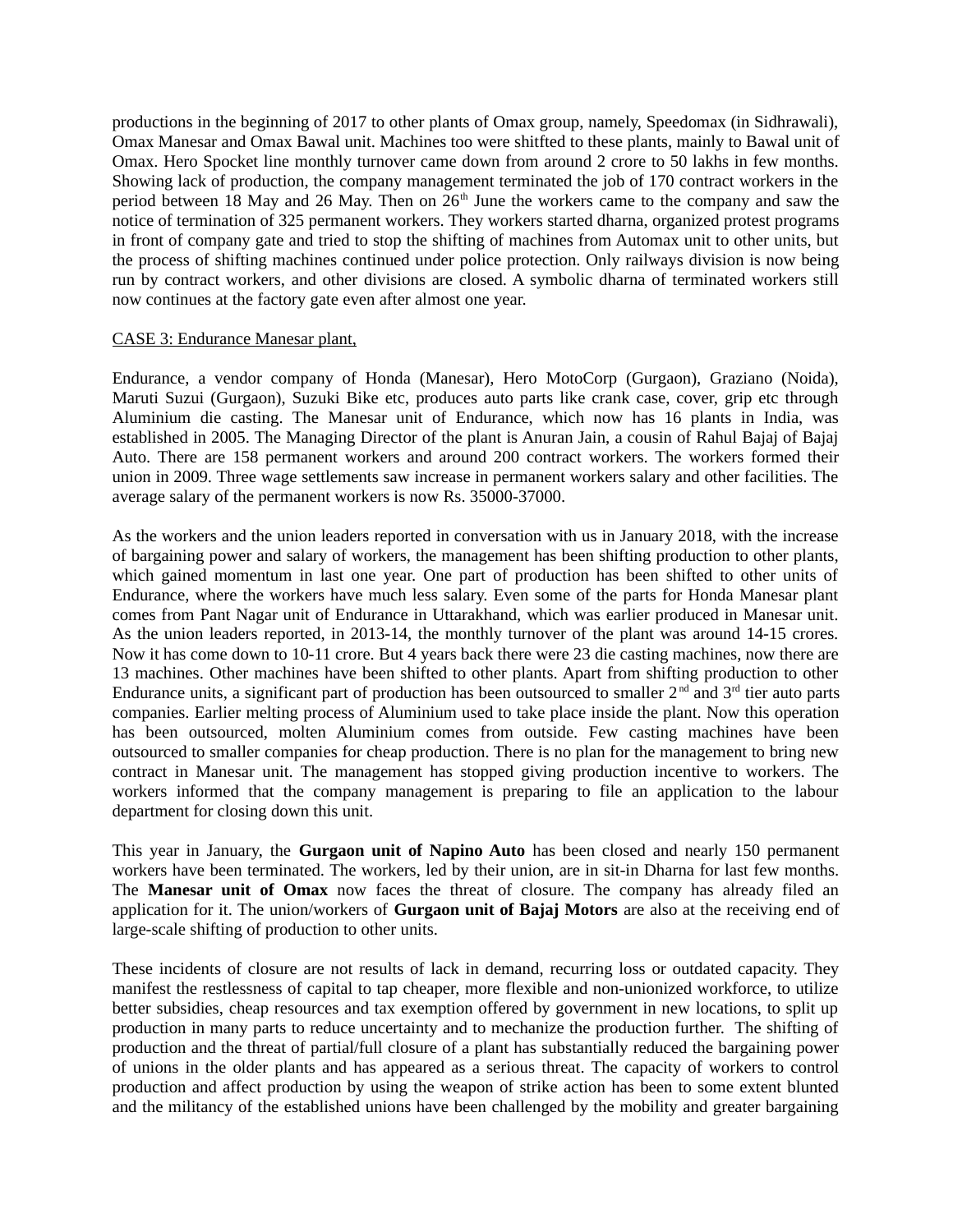power of capital in last few years. The workers claim that this is illegal. The workers are arguing that when the company is in profit, the internal shifting of production among its different units should not get approval for partial/full closure and even if it does, there should not be termination of permanent jobs of workers, as the workers are ready to get transferred to new units.

# **2. Changes in the labour regime: contractualization and informalization**

The process of contractualization got force in this belt post the defeat of Maruti Gurgaon plant workers 3 month strike in 2000 and subsequent crushing of workers union in Gurgaon plant. Contractualization (hiring of new workforce via contractors to run the production as the permanent workers were on strike) was used as an instrument to break the workers strike and the union. After that, a section of permanent workers were coerced to take VRS and the internal segmentation of workforce in core production in terms of permanent and contract workers got pace. This process of contractualization was followed in other plants in the auto-belt as well. In 2005, when both permanent and contract workers of Honda Manesar plant struggled shoulder to shoulder for union formation and succeeded, contract workers had high hopes from newly formed permanent workers union. But within 3-4 years, in course of two settlements between permanent workers union and the Honda management, the gap in salary, working condition and facilities between permanent and contract workers became quite significant, and there was no particular opposition to the process of conractualization by the permanent workers union.

The permanent workers union in Honda did not support the contract workers wildcat strike in 2008. Nevertheless, some improvement in salary and working condition, canteen and transport facility took place for contract workers as well, because of the presence of workers union and a mechanism of collective bargaining inside the plant. That prompted the contract workers to support the struggle of permanent workers for their union formation in different plants in Gurgaon-Manesar industrial belt in the period 2005-2011. But, after 3-4 years of union formation, a gap between the salary, working condition, facilities and mentality was visible in almost all cases. The workload shifted from permanent workers to contract workers gradually. Unions bargained for and ensured some basic facilities and minimal increase in salary for contract workers along with their own demand, but hardly resisted the process of increasing contractualization. Contract workers in this period had attempted several times to resort to wildcat strikes and organize themselves separately (In Omax Dharuhera plant in 2005, In Honda Manesar plant in 2008, In Hero Honda Dharuhera plant in 2009 etc), but could not succeed much.

The decade between the defeat of Maruti Gurgaon struggle (in 2000) and the beginning of Maruti Manesar struggle (in 2011) shows this strong process of contractualization taking shape in core production process. They accounted for nearly two-third to three-fourth of the total workforce in all auto assembler units including Maruti, Honda and Hero Honda, and major first tier suppliers. **In many cases (including Honda Manesar plant) the job contract was renewed by the contractor with a break of 3- 4 days after each six months to ensure that the worker could not claim to have worked 240 days a year and hence could not have claimed to be in 'continuous service' or to be permanent.** However, the same workforce of contract workers were usually retained (even when the contractor changed) as their experience and skill was important to the company. The labour regime inside the plant consisted of permanent workers (on company pay-roll), trainee workers (on probation, usually for 2-3 years before they are made permanent), apprentices (one year) and contract workers (shown under different contractor/contract agency).

**Maruti Manesar plant workers struggle in 2011-12 was effectively the first one that seriously challenged the contract system, struggled for the permanency of contract workers and put forward the possibility of a common struggle against the internal segmentation of workforce.** Permanent workers struck work and occupied the plant in October 2011 as 1200 contract workers, who earlier had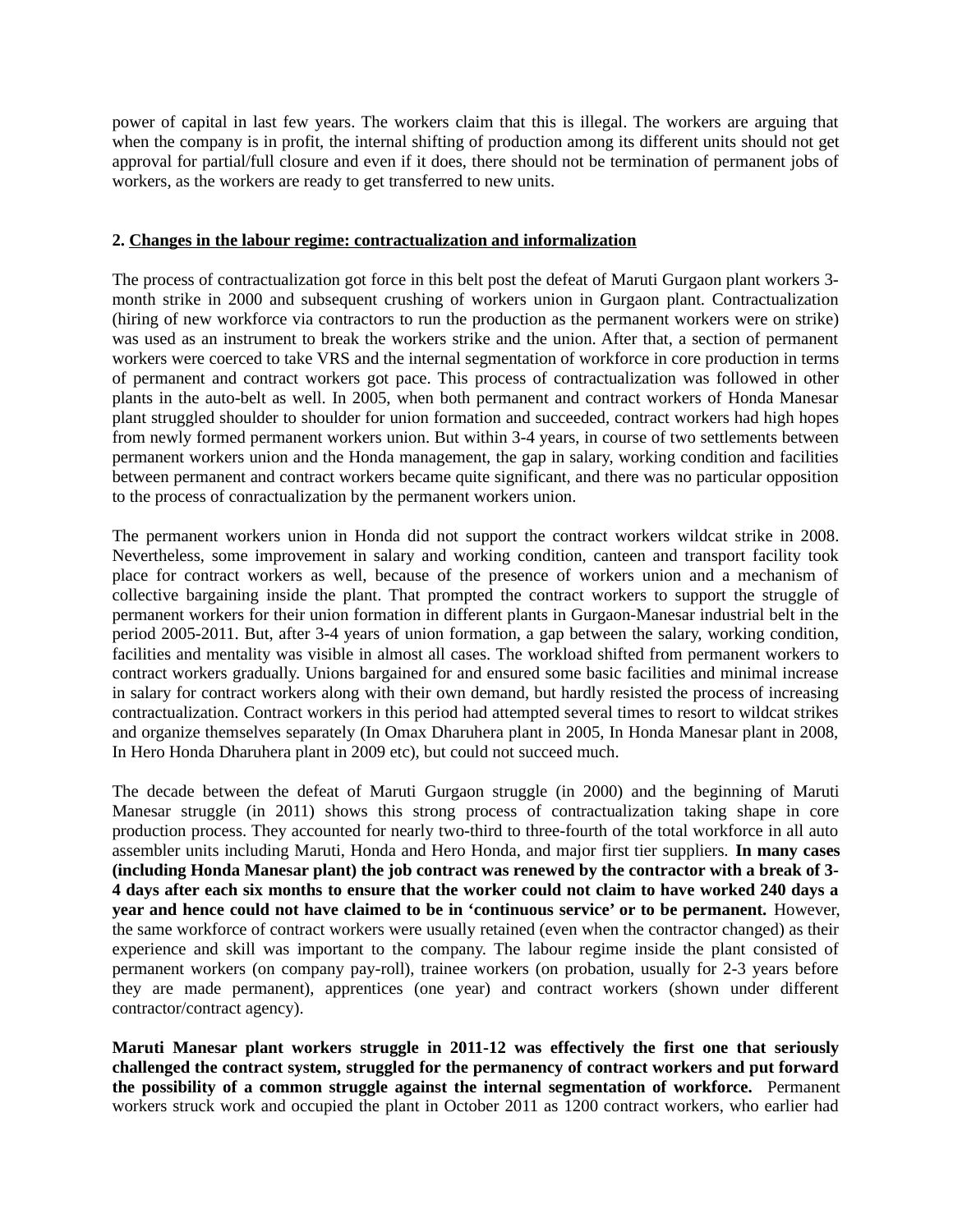joined the strike with permanent workers in June and September, were not taken back by the management, and ultimately the contract workers were taken back. After union formation in February 2012, the first demand that the union put forward before the management in its Charter of Demands was the permanency of all contract workers. As the management refused to talk on this demand, the bargaining process suffered, tension escalated and finally 18 July incident of clash between workers and management and their bouncers took place, leading to the death of one HR manager and subsequent crackdown on workers.

The 18 July Maruti incident exposed some threats of the contract systems to the management. Firstly, the similar working condition faced by the permanent and contract workers and the bonding that develops through working in the line side by side together for years bring the permanent and contract workers together in the struggle against the management. Secondly, as the contracts workers were not on company pay-roll, they had less attachment to the plant and less direct control by the management. After the incident, the Maruti Manesar management terminated all 1800 old contract workers (along with 546 regular workers) and declared the abolishment of the contract system in core production. But that declaration did not mean that they would substitute the contract workforce by regular workers. The management introduced a new category of 'temporary workers (TW)'. They were taken by the company as fresh recruitments directly from the campus interview or off-campus interview under company pay-roll for 7 months only (to meet the condition of less than 240 days a yearof work). After 7 months, the entire batch of workers would be removed and a new fresh batch would be taken. The management has this database of workers and can call them as required. TWs became the largest part of workforce in Maruti Manesar, replacing contract workers. Till date, it is so. Following Maruti, many companies later started this practice of 'fixed term' workers. Also, 6-month contract system became a significant practice, where a batch of contract workers was taken for 6 months only. After 6 months, that batch was replaced by a new batch. **These practices of 'Temporary workers', 'fixed term' workers, '6-months contracts'** created a workforce that is insecure, has lesser interaction with permanent workers, and is difficult to organize.

Another process of informalization of workforce, which started mainly in Bawal industrial belt in 2012- 13 onwards and diffused elsewhere, involved the practice of making diploma-holders or B.Tech degreeholders part of workforce under the **categories of 'Diploma Trainee (DT)', 'Diploma Apprentice', 'Engineering Trainee', 'Diploma Engineering Trainee' etc.** These unemployed degree holders used to come to work from far away states like Uttar Pradesh, Bihar, Jharkhand, Madhya Pradesh etc and worked as 'trainees' in these companies for one to three years period. They were on company pay-roll, but as staff and not under the category of 'workers'.Yet they had to do the same work in the core production process as they other workers inside the plant.

In the period of 2013-18, these two forms of workers started dominating over permanent workers and contract workers working for a long time, that had significant effect on the strength, confidence and role of unions and collective bargaining mechanism. Lately in last one year, a new category has been added to this process of informalization of work. Those with 12<sup>th</sup> pass certificate or admission in a college or an **ITI institute are taken by the company under the categories of 'Student Trainee', 'National Employability Enhancement Mission (NEEM) Trainee' etc under the Central Government Scheme of 'Pradhan Mantri Kaushal Vikas Yojna' and offered stipend below minimum wage and promised a certificate after three years or so.** 

Three conditions have facilitated these processes of informalization of work:

 Changes in production process with mechanization, automation, new technologies and division of labour have made workers more disposable. Apart from some very specific types of work, experience and skill are being made increasingly redundant.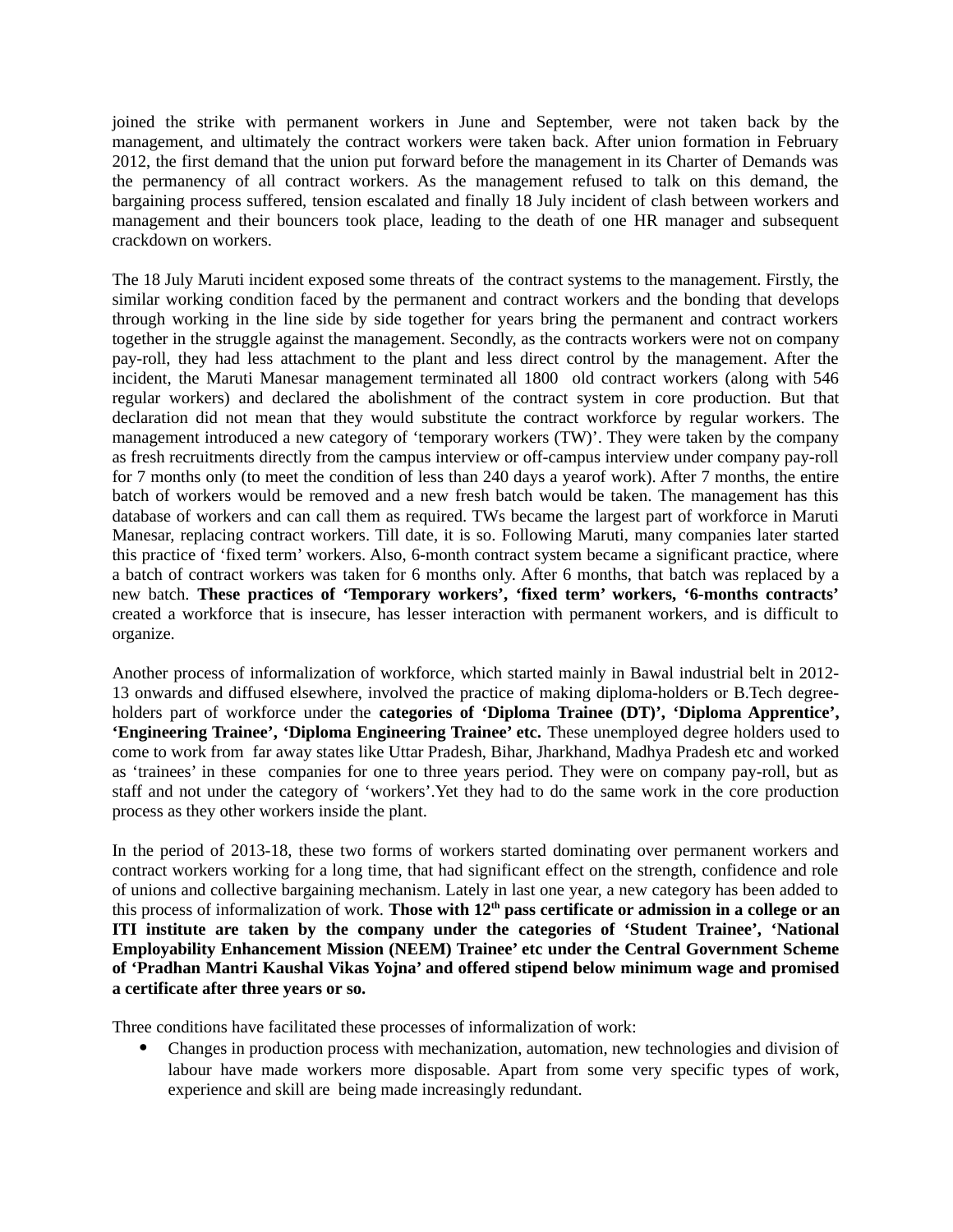- Unemployment crisis has created a huge reserve army of labour. Those waiting for a job outside company gates are ready to accept any type of employment condition.
- The changes in labour laws (changes in Apprentice Act 1961, Contract Labour Act 1970, introduction of 'Fixed Term Contract' etc) and an institutional mechanism (Labour department, Labour Court and Industrial Tribunal)reluctant to enforce the existing labour laws have facilitated the informalization of work.

We looked into a few representative case studies to understand the process of informalization of work and changes in labour regimes:

# CASE 1: Maruti Suzuki Gurgaon Plant

Maruti Suzuki has three plants – two assembly plants (in Gurgaon and Manesar) and one engine plant (in Manesar). Labour regime is more or less similar in these three plants. We take a representative case of Gurgaon plant, the oldest one.

This plant has its workers divided in following categories – permanent workers, company trainees, contract workers, apprentices, temporary workers (TW-1 and TW-2), and student trainees.

There are around 10,000 workers working in the plant, of which around 2200 are permanent workers. The rest are temporary workers of various categories and probationers. Among various categories, maximum workers are TWs.

Temporary workers (TWs) are employed by the company itself. They are taken for a period of 7 months, after which they are retrenched. The company officials go the ITI campuses and take tests to recruit them. For example, in June 2017, the company management hired around 2000 TWs from Patiala ITI itself (among around 11000 candidates) and distributed them in three plants of Maruti Suzuki. The test includes a common written test for all categories comprising of questions from different technical fields (welding, fitting etc) and general knowledge. After written test, for the qualifiers there is an interview after one/two months of written test, then a medical test. Then the qualified candidates have to wait for a confirmation from the company side. There is an initial training period of 7 days, which takes place in the company training room. Then there is a training of around 21 days in production line on the shop floor, under the supervision of an old TW. The company management has the database of workers and their various 'records'. After they are retrenched after 7 months, they are sometimes called back as TW-2, but with a minimum gap of 7 months.

TW-2 workers are those who have an experience as TW-1 and are called back by the company after a gap period. They undergo a medical test, a training period of 5 days and then directly join the production process.

After the completion of TW-2, sometimes there is a test taken by the management, where some of the TW-2 are retained as company trainee (CT). The last such test took place on 15 December 2017 in Faridabad, where 600 TW-2 workers qualified as CT. Among these 600 workers, only two workers were from Haryana, as the company now has a strong preference not to take local workers. Company trainees are made permanent after 2 years.

Apart from that, there are workers working in production line as 'apprentices' (either 1 year or 2 years of apprenticeship). They are mostly from Haryana. There are contract workers in line, who are not in the pay-roll of the company. After temporary workers, they are significant in numbers. Those who are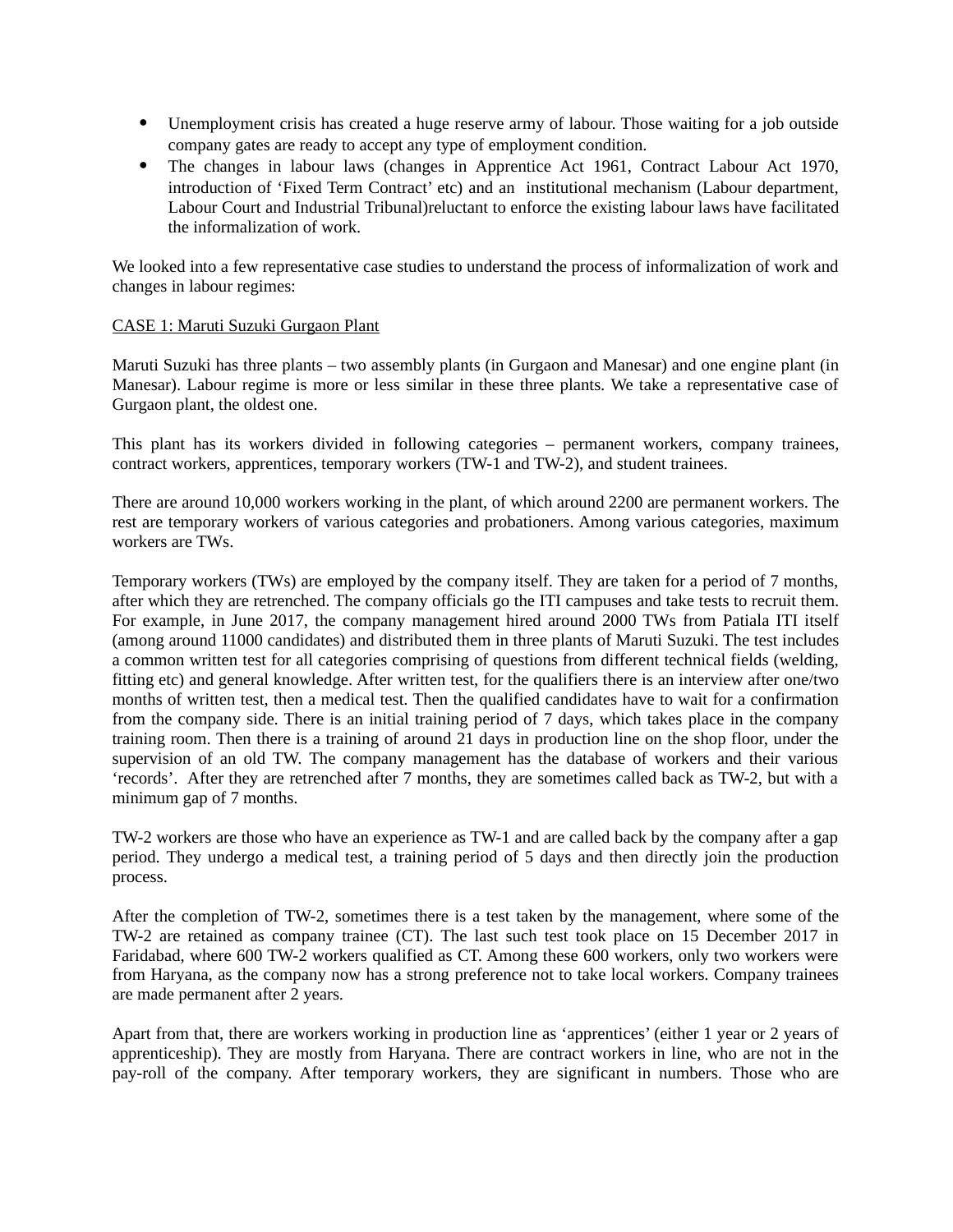working for really long time (5-10 years or more) as contract worker, may get a chance to be qualified as a CT (One contract worker became CT in December 2017 at the age of 53).

And then there is a new category of workers, numbering 1000-1500, which is called 'Student Trainees'. This has started in last one year and workers under this category are increasing in number inside the plant. They are taken for three years and after that they are supposed to get an ITI degree as well. They are under training for 3 months before they join the production line. They work full time in lines then and there is a 2-hour class on Sunday each week.

| Categories     | Permanent       | $TW-1$       | $TW-2$       | <b>CT</b> | <b>ST</b> | Apprentice   | Contract     |
|----------------|-----------------|--------------|--------------|-----------|-----------|--------------|--------------|
| Salary         | 40,000-         | 19,800       | 19,800       | 19,800    | 10,400    | 13,500       | 17,000       |
| $(in$ Rs. $in$ | 45,000          | (in hand)    | (in hand)    | (in hand) |           |              |              |
| January        | (starting)      |              |              |           |           |              |              |
| 2018)          |                 |              |              |           |           |              |              |
| Period         | $- -$           | 7 months     | 7 months     | 2 years   | 3 years   | 1-2 years    | $-$          |
| <b>Dress</b>   | Light           | Light violet | Light violet | Light     | Blue      | Light violet | <b>Dress</b> |
|                | yellow          | shirt,       | shirt,       | blue      | shirt,    | shirt,       | provided     |
|                | shirt,<br>slate | chockolate   | chockolate   | shirt,    | slate     | chockolate   | according    |
|                | colour pant     | colour pant  | colour pant  | blue      | colour    | colour pant  | to           |
|                |                 |              |              | pant,     | pant      |              | contractor   |

All these workers do more or less similar kind of work in line. For a crucial section like Vehicle Inspection (V.I.) department, where 90 workers work on 4 lines to check 930 cars in each shift with a cycle timeof 2 minutes per car, there are only 10-15 permanent workers. There are around 10 Student Trainees, and the rest are temporary workers and contract workers.

# CASE 2: India Japan Lighting (IJL), Bawal

India Japan Lighting, a manufacturer of automobile lighting and supplier of head lamps and rear lamps mostly to Maruti Suzuki and also to other companies like Toyota Kirloskar, Honda Siel, Tata Motors,Yamaha etc, has its unit in Bawal industrial area since November 2006. It is a joint venture between Lucas TVS of Chennai and Koito Manufacturing Company Ltd of Japan. The study of the process of contractualization and Informalization of labour in this plant is of significance as IJL was one of those plants in these industrial belt from where the infomalization of labour in terms of 'Diploma Apprentice (DA)', 'Diploma Trainee (DT)' etc started in 2013. zThe 'NEEM trainee' is a recent feature too.

The main burden of production is onthe Diploma Act Apprentices(DAA), NEEM trainees and contract workers. Each month around 30-40 DAAs join the company. Though they are diploma holders from polytechnic colleges and supposed to be trained as supervisors, they do the all kind of manual works (trolly pulling, loading-unloading, warehouse maintenance etc) and run machines. They are supposed to becomeDiploma Engineering Associate(DEA) after one year, then Diploma Engineering Trainee (DET) after two years and then should join staff category after one more year. But only a few could complete these four years and then be made staff in the company. All these categories of workers are not considered 'workers' and thus cannot invoke labour law rights.

DET workers raised their demands to be permanent in the company.As company management paid a deaf ear, they tried to form union in August 2017. They filed the union registration process on  $9<sup>th</sup>$  August, and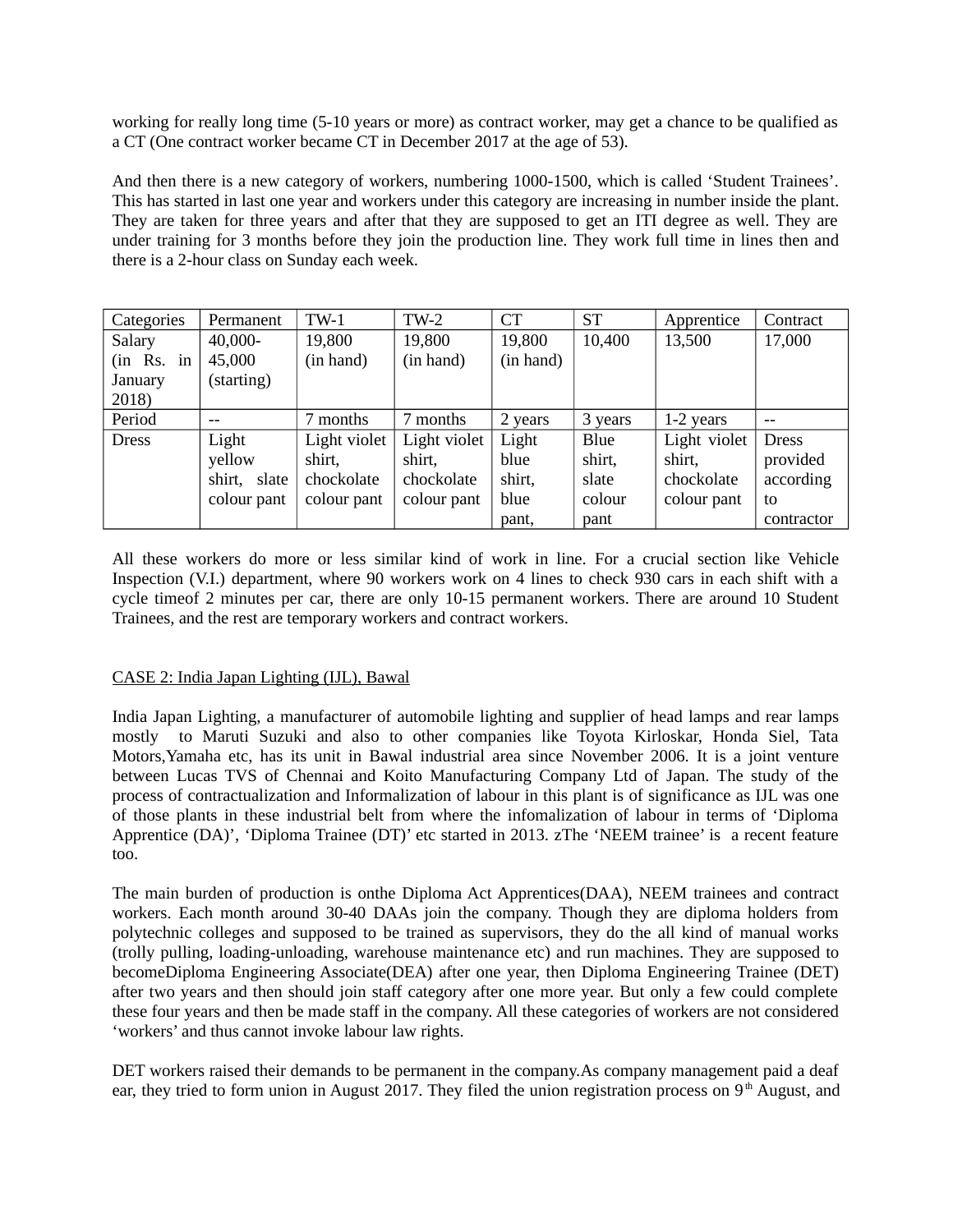the company fired all 77 workers who were involved in the process. Contract workers were taken in their place.

Workers as 'NEEM Trainee', all diploma holders, are taken by the company under the scheme of central government of 'skill development' program. They get no ESI, PF, no company dress, no identity card of the company (instead, they get an I-card from National Employability Enhancement Mission, the organization that mediates the process and supplies workers). There is only a registrar at the factory gate where they have to sign for 'in/out'. They get no other facility apart from canteen and bus facility. They are given no extra training and works in production lines. In each shift, there is a NEEM supervisor along with company supervisors. They are all from outside Harynana, states like Uttar Pradesh, Bihar etc.

| Category   | ີ<br>DAA    | <b>DEA</b> | <b>DET</b> | <b>NEEM</b>   | contract                 | Company | permanent |
|------------|-------------|------------|------------|---------------|--------------------------|---------|-----------|
|            | (Diploma    | (Diploma   | (Diploma   | trainee       |                          | Trainee |           |
|            | Act         | Engg.      | Engg.      |               |                          | (CT)    |           |
|            | Apprentice) | Associate) | Trainee)   |               |                          |         |           |
| Period     | 1 year      | 2 years    | 1 year     | 3 year        | $\overline{\phantom{m}}$ | 2 year  | --        |
| Salary (in | 9,500       | 10,500     | 12,500-    | 7000-         | 8200                     | 15000   | 27000     |
| January    |             |            | 14,000     | 7,500         | (minimum                 |         |           |
| 2018)      |             |            |            |               | wage)                    |         |           |
| number     | 300-400     | 100        | Earlier    | 250           | 300-400                  | 19      | 89        |
|            |             |            | 77,<br>now | $($ incr. $)$ |                          |         |           |
|            |             |            | all fired. |               |                          |         |           |

There are different categories under which workers work in this plant.

If we look into the internal composition of workforce, then there are 3 main shops in the plant, namely Moulding, Surface treatment and Assembly. **Among total 143 workers in the Moulding shop, only 28 are permanent. Among 23 machines, 18 machines are completely run by the non-permanent workers. In the Surface Treatment shop, among 350 workers, only 33 are permanent. In the Assembly shop, among 350 workers, only 30 are permanent. In the quality department, among around 150 workers, only 8 workers are permanent, Warehouse has no permanent worker.**

# CASE 3: NSK RANE, Bawal

NSK Rane, a major vendor company of Maruti Suzuki, supplies electric power steering for Maruti 4 wheelers. From 2012, informalization of work got pace with the introduction of around 150 Temporary Operator Trainee (TOT). From 2013, Diploma Operator Engineering Trainee (DEOT) was introduced. Workers under this category are taken by the company after diploma for a period of three years. They gradually replaced the contract workers and became main component of the workforce, though not recognized as 'workers' and counted under the category of 'staff', thus outside the rights and protection of labour laws.

From last year, Student Trainees, whom the workers call RCMT as they have come from RCMT college, Rudrapur (Uttarakhand) and have RCMT written on their dress, have joined the workforce under "Pradhan Mantri Kaushal Vikas Yojna". They work in the core production process and attend a class each week on Sunday. They get a stipend of Rs. 8000, but in hand salary is Rs. 5500 as the remaining part is shown as expenditure for shelter (provided by company) etc. They are not in the pay-roll of the company, and their only record with the company is the 'in/out' register at the company gate.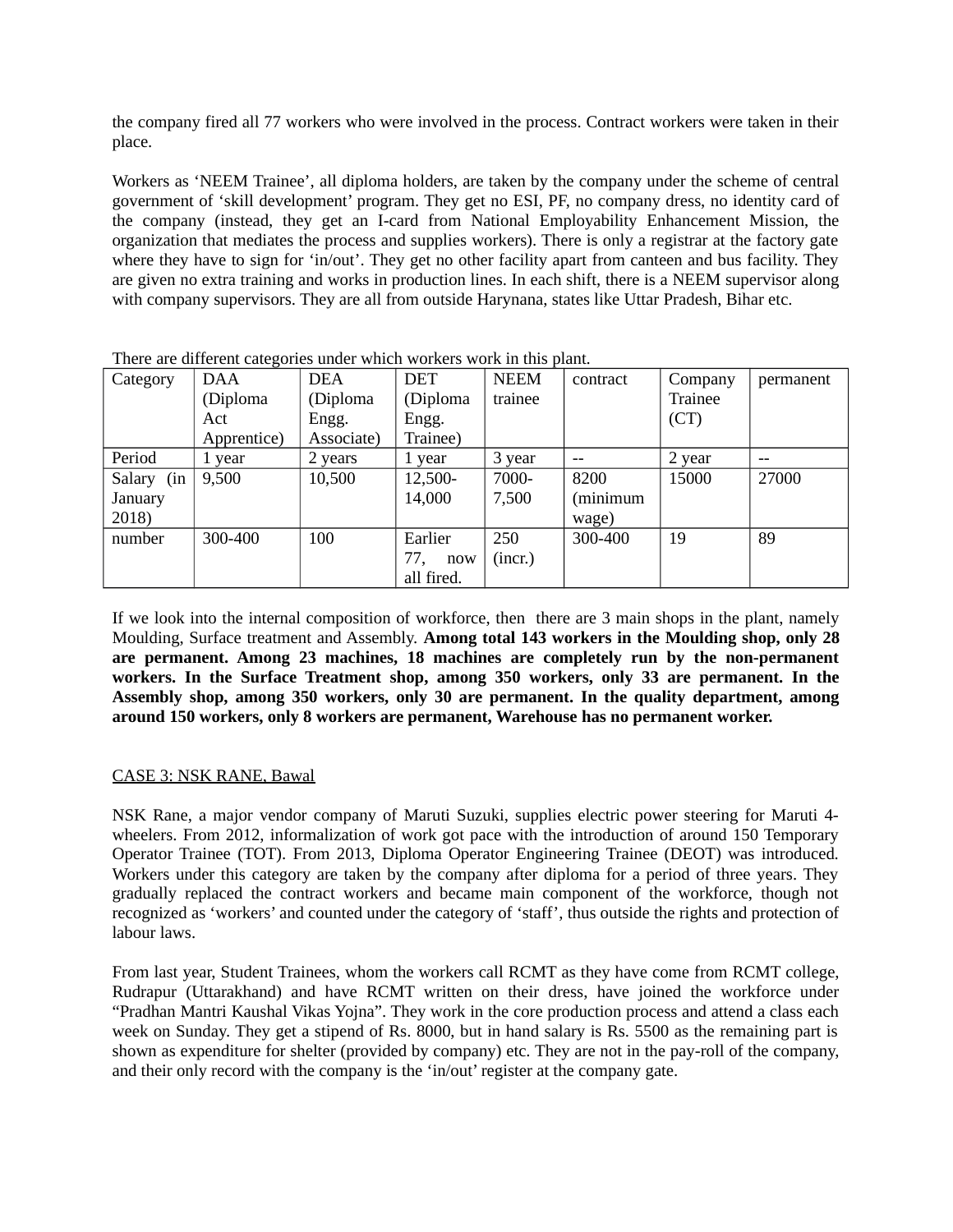| Category       | Permanent     | Contract     | <b>DEOT</b>   | <b>RCMT</b>            |  |
|----------------|---------------|--------------|---------------|------------------------|--|
| Number         | 122           | 250 (around) | 400 (around)  | 100 (around)           |  |
| Salary/Stipend | 25,000-30,000 | Minimum wage | 11,000-12,000 | hand $ $<br>5500<br>ın |  |
|                |               |              |               | (stipend)              |  |
| Period         | $\cdots$      | $\cdots$     | 3 years       | 3 years                |  |

# CASE 4: Rockman, Bawal

Rockman is a vendor company of Hero MotoCorp and Honda. It supplies wheel, chain set, crank set etc to two-wheeler makers. The Bawal plant, established in 2014, is the most recent among its 5 units in India.

During the survey period, the workers were on strike and in sit-in Dharna outside the place. The strike started from 19 September 2017. Before that, the company had an workforce of around 1000, of which only 44 were permanent. The company took 150 workers in training in 2014 and promised permanency after one year of training, but even after 3-4 years, those workers have not been made permanent. 20 workers, who were from Jharkhand, reported that they were falsely promised a permanent job at that time of joining. Salary of permanent workers was 10,000-15000, salary of trainee was around 9000 and for contract workers, who were shown under 7 different contractors, was of minimum wage. The workers demanded permanency and salary hike and initiated the process of union formation in September 2017. The management suspended 6 workers and stopped the workers at the factory gate on 19 September to write good conduct bond and apology letter. As the workers refused and started indefinite sit-in demonstration at the factory gate, the company management started recruiting new contract workers to run the production. The workers reported that to break the strike, almost 2000 workers were recruited inside the plant. The case of Rockman is an example of informality of employment conditions and contracts between the company and the workers.

# **3. Legal framework and institutions**

In earlier days, the main institutions to deal labour matters was labour court, industrial tribunal and labour department. As criminal and civil courts and police-administration now take increasing pro-active role to decide the matters related to labour disputes and labour unrest, the role of labour court and labour department take a back seat. Thus the process of collective bargaining mechanism involving tripartite settlement of workers, management personnel and labour department officials under section 12(3) of Industrial Disputes Act 1947 has been negatively affected. In absence of a bargaining and conciliation mechanism, labour dispute became labour unrest/conflict/militancy, and in recent years, for such incidents, some general patterns have developed:

 Labour Court: To curb subjectivity/assertion of labour inside the plant, the worker leaders are terminated. Though terminating worker leaders falls under punishable 'unfair labour practice' under  $5<sup>th</sup>$  schedule of Industrial Disputes Act 1947 and there are procedures for terminating permanent workers, like – providing charge sheet, conducting 'domestic enquiry' and giving the workers scope for self-defense under 'principles of natural justice' and providing evidences to establish the 'misconduct' of worker, and then following company standing order to decide quantum of punishment etc under labour law, the management often prefers to terminate workers bypassing all these processes. Because of the slow procedure in labour department and the labour court, it takes on the average at least a decade to prove an 'illegal termination'. To afford the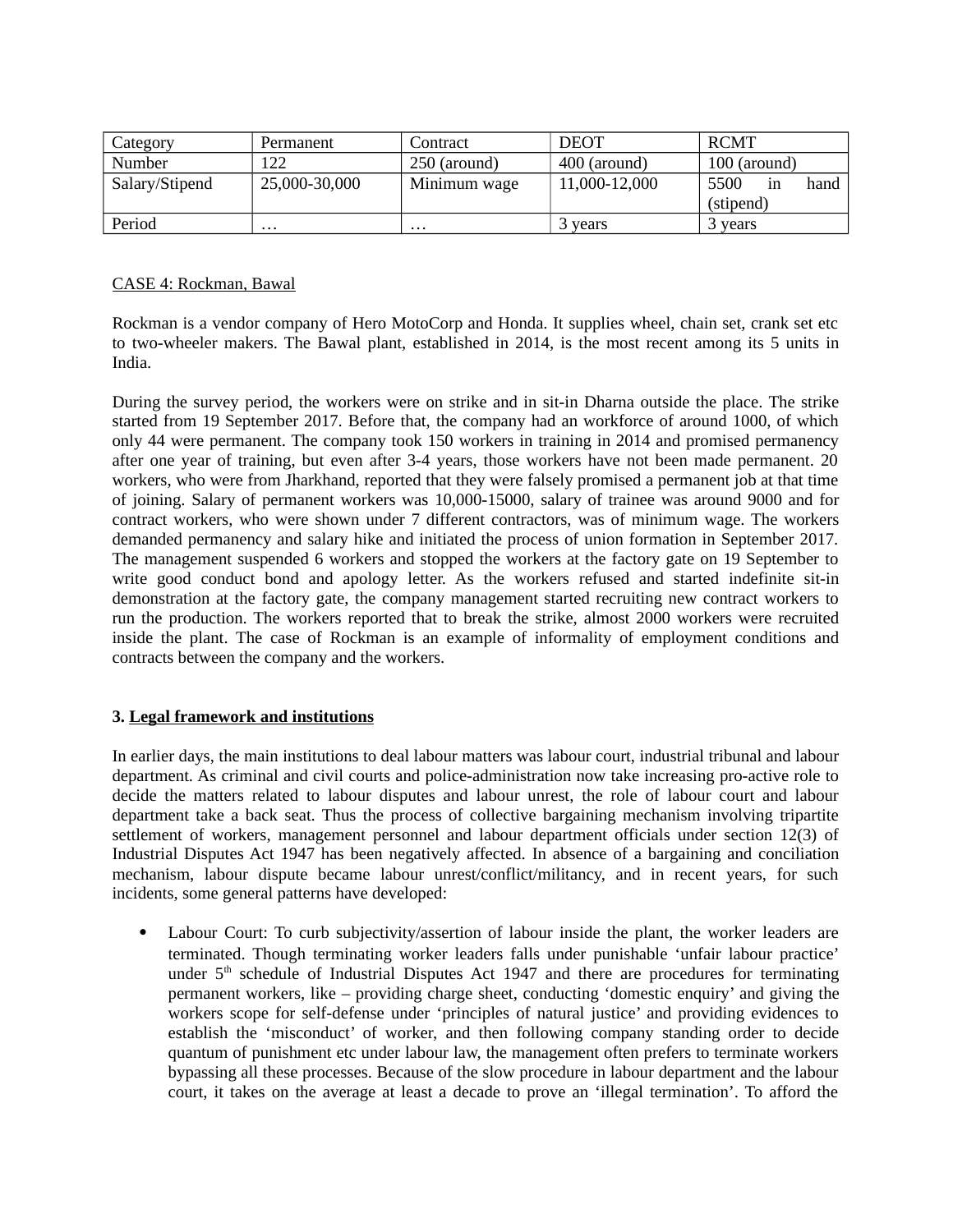prolonged legal processes in labour court, High Court and Supreme Court becomes extremely difficult for the workers. Even if the workers challenge any 'illegal termination', in many cases they are compelled to settle for out-of-court settlements. In this industrial belt, in last one decade the labour court is dealing with thousands of termination matters only from the auto-belt including around 2500 Maruti workers, around 2500 Honda workers, around 300 Aisin workers, 170 Ahresty workers, 38 Daikin workers, around 200 Toyoda Gosei workers, around 40 Posco workers, around 50 Asti contract workers, around 100 Hero MotoCorp contract workers, 18 SPM workers, 29 Munjal Kiriu workers and so on. The 24 Maruti workers who got terminated in 2000 won their case of illegal termination in 2015-16 in the lower court, but the court ordered no reinstatement as they were no longer fit for new production regime, and instead ordered compensation of few lakhs. The company has even challenged the order in the High Court. This legal structure acts as deterrent for workers to get 'justice' via law.

- For any disputes regarding union formation, the labour department these days cancels the application files showing various reasons, giving management sufficient time to contain the dispute and crush such initiative of union formation by terminating leaders (Cases of SPM, Aisin, Daikin  $2<sup>nd</sup>$  file). Sometimes the management gets a stay order on the union process by getting it challenged by few workers from the civil court (cases of Honda Tapukara and Daikin  $1<sup>st</sup>$  file). Then the only way for the workers remain to fight a protracted legal battle in the courts.
- In case of a labour unrest, the management immediately gets a stay order from the civil court against assembly of protesting workers inside the plant, within 100-500 meters of the factory gate (with the implication that the workers cannot have any protest or sit-in demonstration near the plant, as after 500 meters, the area belongs to the premises of another factory), affecting the freedom of association.
- In case of any strike/mass protest of workers, the issues are treated as 'law and order' problem, rather than a labour dispute. It leads to repression on workers struggle and criminalization of an entire trade union movement. The incidents of police lathi charge and consequent criminal cases on workers including jailing have taken place quite a few times in last few years. We take few examples – police lathi charge and firing on striking Shriram Piston workers in Bhiwadi and putting 29 workers in jail on 14 April 2015, police lathi charge on striking Honda Tapukara workers and jailing of 44 Honda workers under charges of rioting, loot, attempt to murder etc. on 16 February 2016, lathi charge and tear gas on striking Ahresty workers in Bawal and arresting workers under section 107,151 etc on 21 January 2017, police lathi charge and arresting of around 400 striking Aisin workers in Rohtak on 30 April 2017. All these incidents tookplace at the factory remises and in all such cases the entire workforce has been terminated, with the leaders facing trials in criminal courts under various charges. The workers have not been allowed to demonstrate peacefully anywhere in the industrial belt.
- There is often an argument that the labour laws in India are not industry friendly. Few aspects are particularly emphasized in that respect – the difficulty to 'hire and fire', and the obligation of keeping permanent workers. In the section of 'contractualization and informalization' we discussed the ease of hiring an entire workforce, cheap and flexible to 'fire', who are not even recognized as 'workers' under the definition of labour law. It requires a prolonged legal battle to establish that whatever be their category and designation, they participate in core production process as regular workers, working for 8 hours or more on machines. Secondly, as we saw above, even the process of terminating permanent workers has been so easy for management because of the legal hurdles before workers. Except for Belsonica workers in 2016, no other workers have own the cases of illegal termination and have been reinstated in last one decade in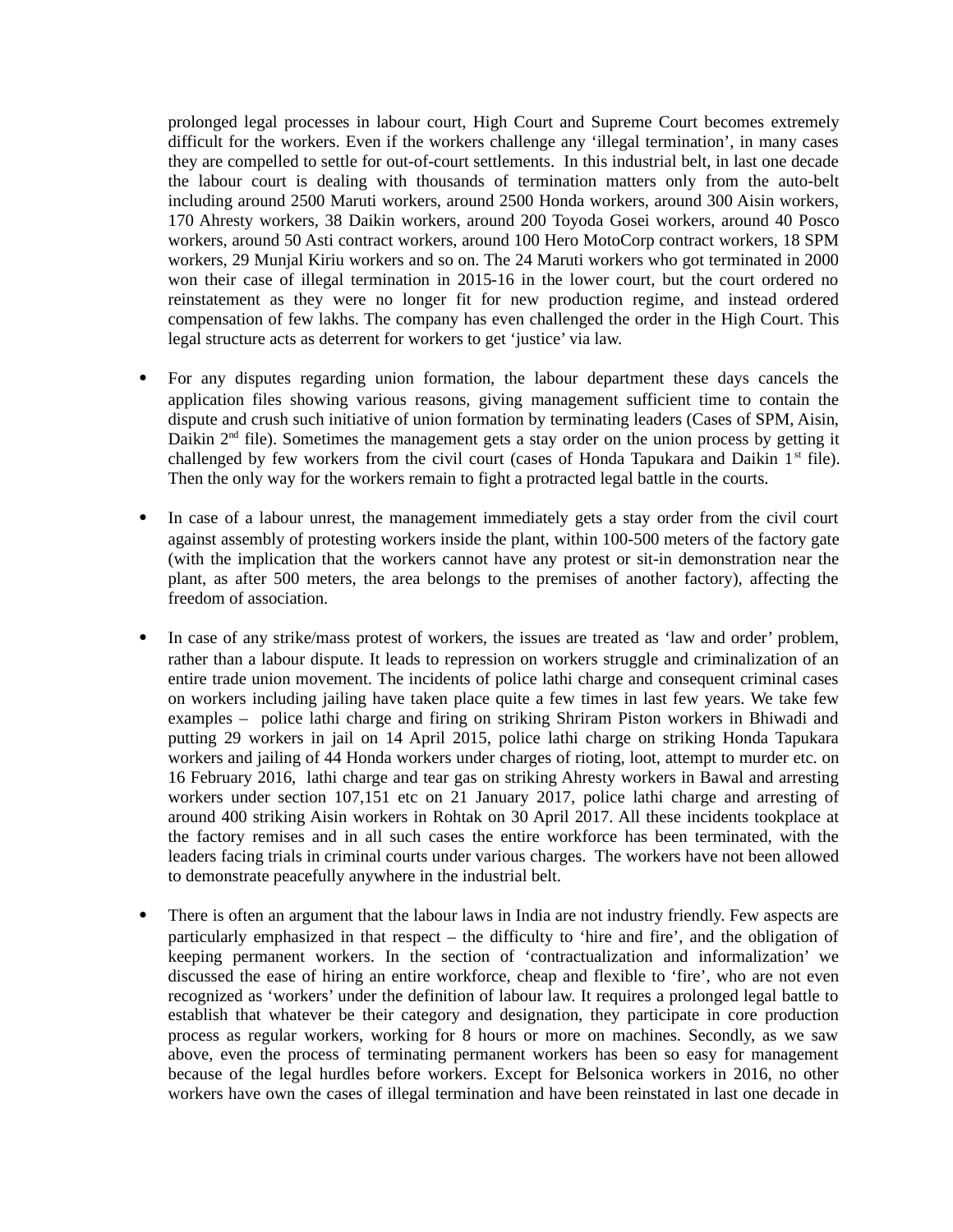the entire industrial belt. Manmohan Singh, terminated ex-general secretary of Daikin union, won the case in lower court but is fighting the management in the high court for last two years. Sudhir, ex-general secretary of Ruchi Beer union is similarly fighting the management in the upper court even with an order of reinstatement from the lower court for last four years. Thirdly, section 10 of the Contract Labour Regulation and Abolition Act 1970 says that for perennial nature of job (taking place at least 120 days a year), for core production processes and for permanent nature of work, employing contract workers is illegal. And, the company cannot use 'sham/camouflage contracts' to deny the workers permanent job in permanent nature of work. To decide on the matter whether a contract is a 'sham contract' or not (which is the case for all companies which employ workers, controls their working condition and directs them what to do, but shows them under different contractors), a state level contract labour advisory committee has the power. Interestingly, the contract labour advisory committee has been constituted only in the last year after repeated attempts from the workers side, In this auto belt, worker leaders cannot recollect any incident of declaring a contract 'illegal' or regularizing contract workers for doing permanent nature of work for years by labour bodies or labour court. The current changes in labour law, particularly in terms of employing apprentices, 'fixed term contracts, changes in rules in trade union formation etc, which the Central Trade Unions are protesting, have been in application in this belt for many years in some form or other. Thus the labour law regulation has hardly been a constraining factor for the industries here. Now these are getting formalized with the changes in law.

# **4. Whither workers struggle and organization: 'Associational' and 'structural' power to 'universal worker'**

The trade union movement, which was rooted in the sruggles of 1960-70 under a Fordist production regime and a social contract between capital and labour mediated by the welfare state and expressed under a trade union bargaining mechanism codified in labour laws, faced a difficulty to engage with the new wave of plant level workers militancy in new industrial regions, particularly in auto-belts. With the splitting up of production in many units after the collapse of Fordist regime and in the era of economic globalization and emergence of production networks, the earlier associational power of thousands of workers working under one shade got changed. In the new industrial regions, in time of 'just-in-time' production, one main feature of recent plant-level workers struggle was that the militancy of the workers were triggered by the worsening working condition in the new production and labour regime and their confidence generated by the structural power the enjoyed operating in important locations in the production networks. Thus the central trade unions could not appropriately represent these struggles.

This tendency was visible not only in Gurgaon-Neemrana belt but other industrial regions like Chennai-Sriperumbudur, Pune-Nasik, Rudrapur-Haridwar, Ahmedabad-Sanad-Dholra etc, reflected by the militant struggles of Maruti, Honda, Hyundai, Tata Nano, Toyota etc. But before it could generalize to a representative tendency of recent workers struggle in organized manufacturing sector, the restructuring of production and labour regime by capital substantially reduced workers bargaining strength. Workers subjectivity at the important locations of production networks is either being contained and co-opted (among high-salaried permanent workers) or being smashed/dispersed. The main burden of production is now on a category of 'universal workers', young contract/trainee/temporary workers/diploma workers etc, who do not imagine getting a permanent job and are not attached to any particular factory for more than few years. How the subjectivity of this section of workforce will be articulated is a difficult question. But beyond plant-level struggles, they have appeared as a 'social category' in the new industrial regions.

In recent times, there has some instances where their anger and assertion got expressed in various forms, recognizing their capacity to affect production. One example is the strike of 250 diploma apprentices in NSK Rane factory in Bawal on 12 February 2012, demanding their right to get production incentive, right